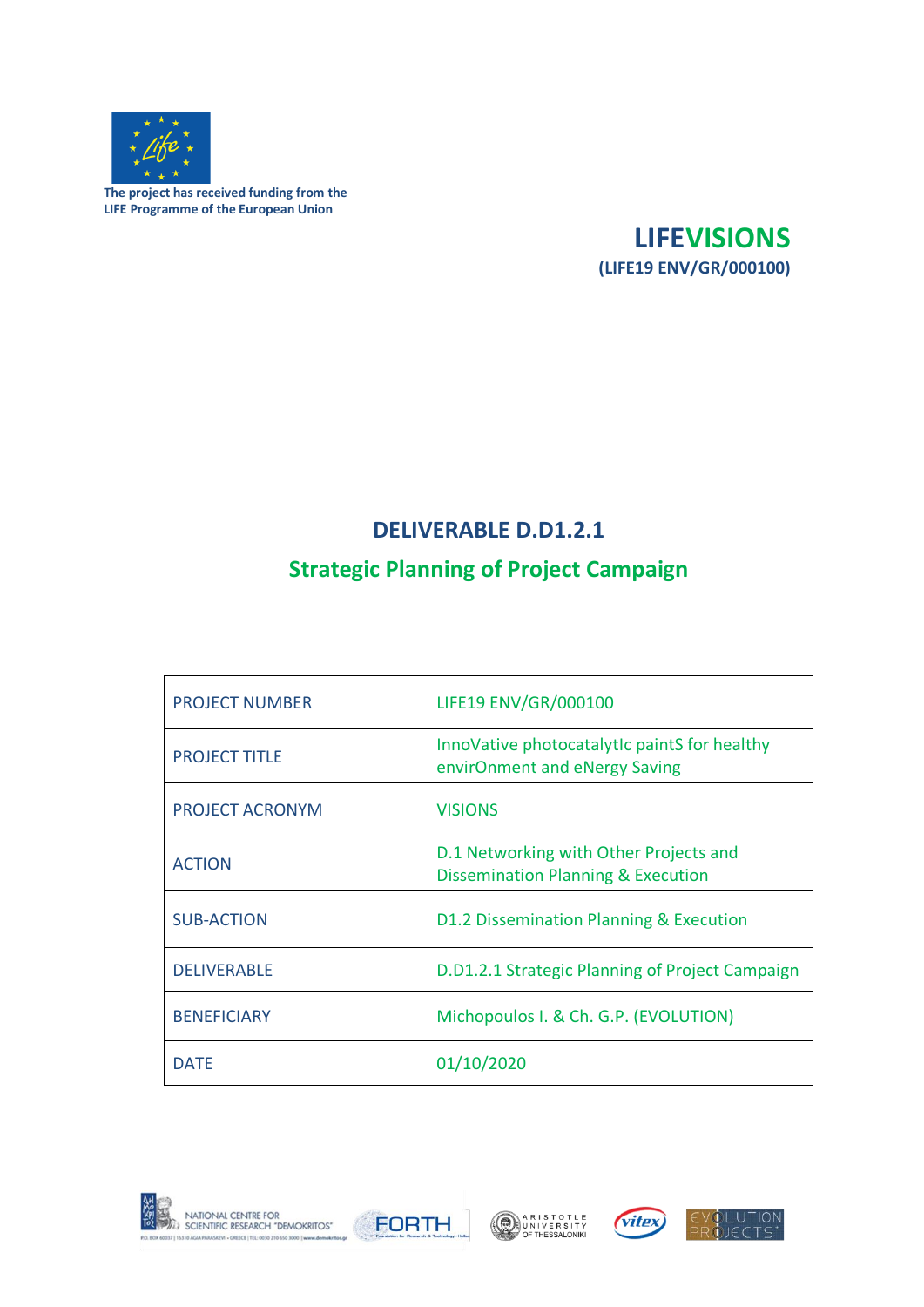# **TABLE OF CONTENT**

| 1. |        |  |  |
|----|--------|--|--|
|    | 1.1.   |  |  |
|    | 1.2.   |  |  |
|    | 1.3.   |  |  |
|    | 1.4.   |  |  |
| 2. |        |  |  |
|    | 2.1.   |  |  |
|    | 2.2.   |  |  |
|    | 2.3.   |  |  |
|    | 2.4.   |  |  |
|    | 2.5.   |  |  |
|    | 2.6.   |  |  |
|    | 2.5.1. |  |  |
|    | 2.5.2. |  |  |
|    | 2.5.3. |  |  |
|    | 2.7.   |  |  |
|    | 2.8.   |  |  |
|    | 2.9.   |  |  |
|    | 2.10.  |  |  |
|    | 2.11.  |  |  |
|    | 2.12.  |  |  |
| 3. |        |  |  |
| 4. |        |  |  |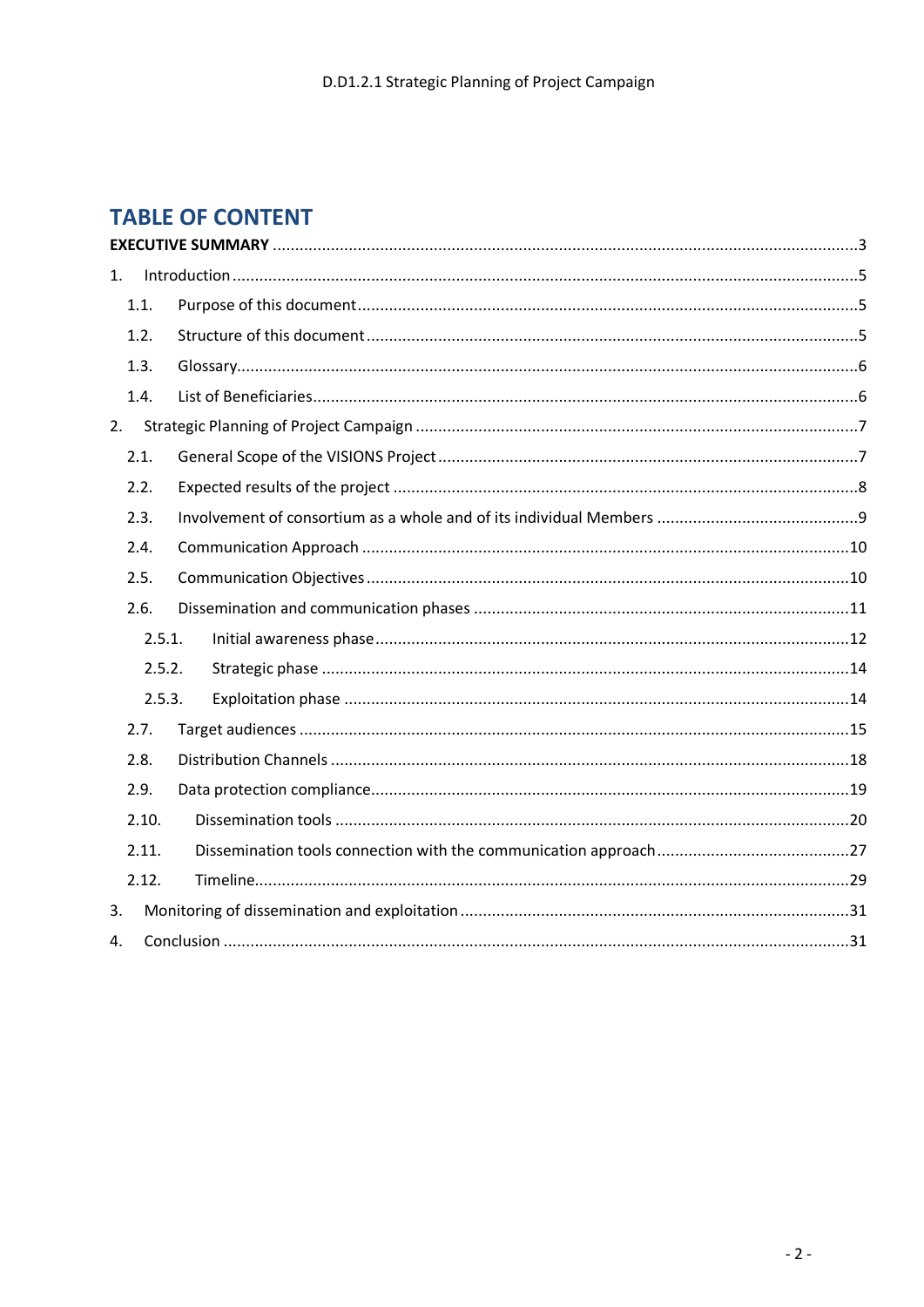### <span id="page-2-0"></span>**EXECUTIVE SUMMARY**

The VISIONS project aims at upscaling the above innovative photocatalytic paint, improving the quality of the indoor environment while it will enable significant energy savings in buildings. It is foreseen that the proposed technological solution will be able to reduce up to 40% of specific air pollutants (e.g NOx, VOCs) under real-scale applications in public buildings.

Therefore, VISIONS offers a potentially fertile ground for encouraging local authorities to adopt a more integrated approach to urban management by informing stakeholders to use those techniques and methods which have been positively assessed and have successfully been tested for their performance in terms of improving IAQ and energy saving.

The development of a sophisticated Decision Support System (DSS) is a key objective of VISIONS which will serve as a multicriteria support tool towards studying the efficiency of the proposed solutions, processes and methods in future applications. DSS will receive the outcome of Cost Efficiency Analysis (CEA) and Cost-Benefit Analysis (CBA), as well as Life Cycle Assessment (LCA) analysis. DSS will be a tool in the hands of stakeholders and end-users (Building Construction, Paint Companies, Local authorities) in order to estimate the effects of each particular photocatalytic application in the abatement of air pollutants as well as in the energy-saving sector.

Its main applications will be (a) the diagnosis of problems related to a particular product, (b) the comparison of improvement variants of a given product, (c) the design of new products and (d) the choice between a number of existing comparable products.

The demonstration character of the project has been determined efficiently, taking into account the target groups to whom project information would be made available. Selection of proper distribution channels and dissemination tools will maximize public awareness about human and environmental exposure to the chemical mixtures within the indoor and ambient environment, as well as it will stimulate the implementation of similar or complementary projects.

Stakeholders and end-users (Building Construction Companies, Chemical and Paints companies, Local and Regional authorities and the public at large) will take advantage of the outcome of the project as it will be translated into a Decision Support System (DSS).

This document presents the dissemination and communication plan of the VISIONS project, providing a summary of VISIONS as well as dissemination objectives and the identified stakeholders and users. The VISIONS dissemination plan is detailed, first setting the dissemination and communication's objectives and principles, then outlining details on the consortium and each partner's involvement. The involvement will be divided into three phases each of them focused on a specific aspect of the overall communication and dissemination strategy: the initial awareness phase, the strategic dissemination phase and the exploitation phase. The ultimate goal of these phases would be to generate interest in the project to put the basis for the application and uptake of its findings in the field of energy-saving and innovation after it ends. Within the first phase, the tools and procedures to enable both internal and external dissemination for the duration of the project have been defined and are analysed in the corresponding sections.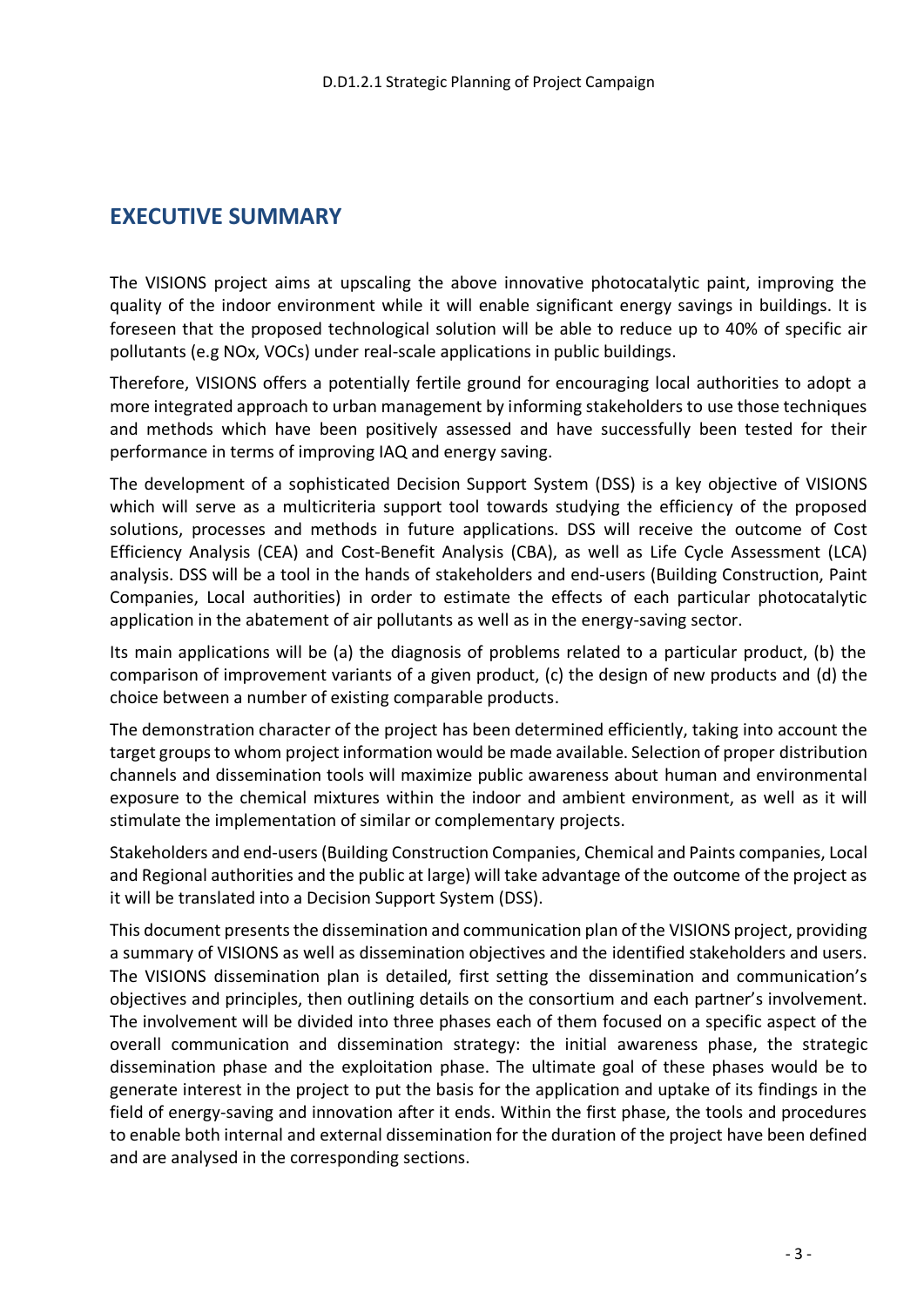D.D1.2.1 Strategic Planning of Project Campaign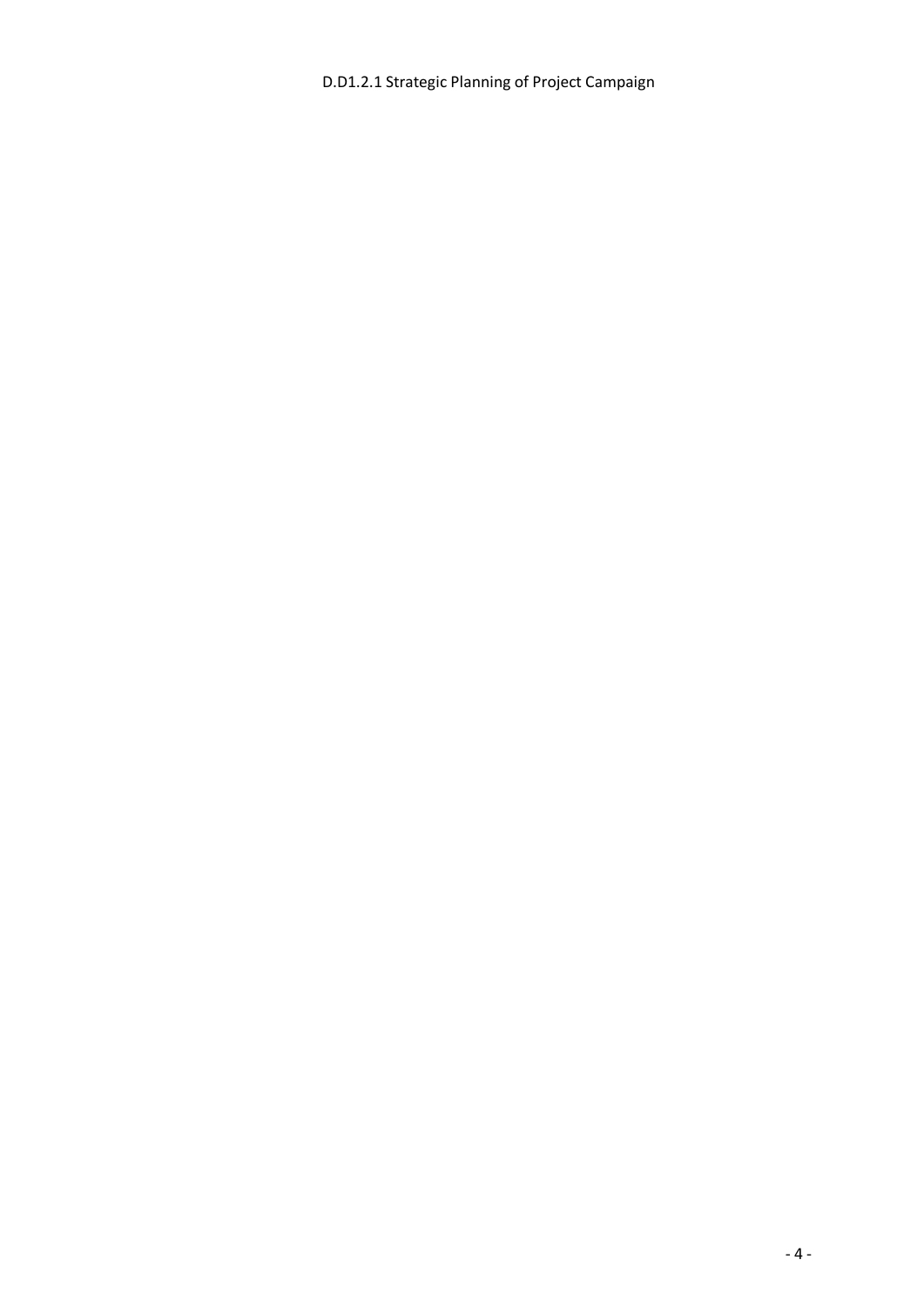# <span id="page-4-0"></span>1. Introduction

This document is the deliverable "D.D1.2.1 Strategic Planning of Project Campaign" of the EU‐funded project VISIONS. It lays out dissemination and communication tools and strategies, providing a guideline for all the project partners to achieve the largest possible impact for the project.

Dissemination actions play a significant role in a successful repeatability and transferability plan. A detailed three‐phase dissemination plan is drawn, targeting an initial awareness phase, a strategic phase and an exploitation phase. The plan will ensure that the members of the consortium will take a proactive role in the effort to maximize the outreach of the project by participating in relevant conferences, as well as publishing project results in leading international peer-reviewed journals and presentations at conferences to allow for high international visibility of VISIONS. This task will also track publications to ensure compliance with open access requirements.

Events will be organized, for presenting the project's results and to provide the possibility of networking with other groups who work in similar fields at both European and international level. Online presence, production of digital and physical dissemination/marketing material, high visibility in the scientific community, and engagement with all stakeholders will ensure penetration of VISIONS in the energy-saving sector.

### <span id="page-4-1"></span>1.1.Purpose of this document

This Dissemination and Communication Plan is drafted at an early stage of the project implementation ( $1<sup>st</sup>$  month) and provides a framework for all the partners, helping to effectively communicate and report all relevant activities and outcomes.

Dissemination and communication activities are a key part of all EU‐funded projects and, indeed, they should be the product of a shared effort afforded by all partners. Along with communicating the project objectives and results, they also contribute to stronger visibility of the EU activities and bring science and technological development closer to the public. This can have several positive effects, including counteracting the growing lack of trust that scientific research is facing in European society as well as demonstrating an added value of EU cooperation.

By targeting the scientific community, these actions will promote synergies with other relevant programmes and initiatives and stimulate further work that can maximize the outputs of VISIONS.

### <span id="page-4-2"></span>1.2. Structure of this document

The document is arranged into three main sections.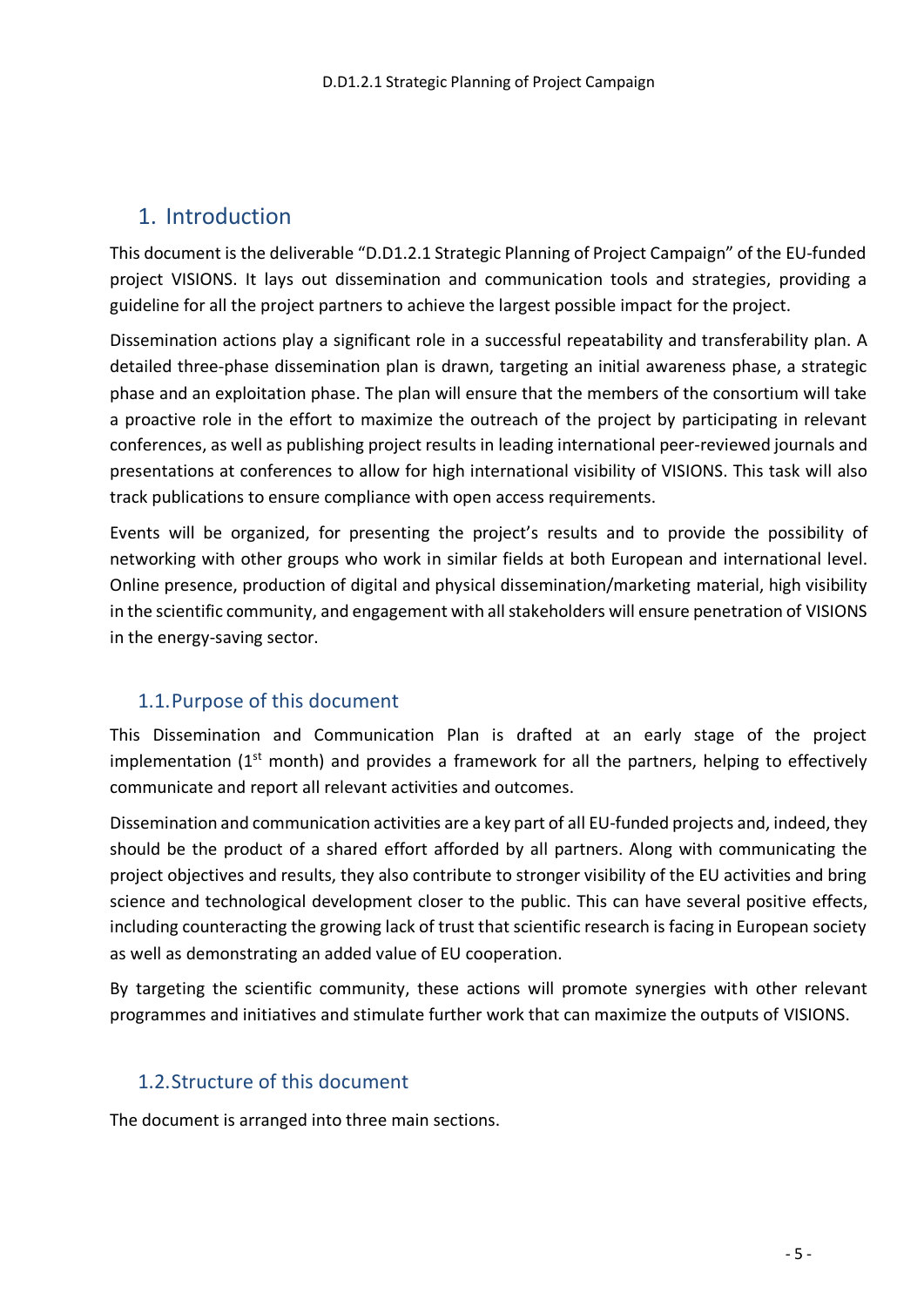Section 1 of the document introduces the VISIONS project, explains the purpose behind outlined actions and provides a glossary.

Section 2 details various legal requirements, specifies dissemination and communication's objectives, principles, phases, lists target audiences, expands on dissemination tools.

Section 3 describes the monitoring method of dissemination, providing relevant indicators (KPI's) to be measured.

The final section (Section 4) provides conclusions and describes the dissemination tools and actions to be continued after the end of the project.

### <span id="page-5-0"></span>1.3.Glossary

| <b>CBA</b>  | <b>Cost Benefit Analysis</b>               |
|-------------|--------------------------------------------|
| <b>CEA</b>  | <b>Cost Efficiency Analysis</b>            |
| <b>DSS</b>  | <b>Decision Support System</b>             |
| EU          | <b>European Union</b>                      |
| GA          | <b>Grant Agreement</b>                     |
| <b>GDPR</b> | <b>General Data Protection Regulation</b>  |
| <b>HVAC</b> | Heating, Ventilation, and Air Conditioning |
| <b>IAQ</b>  | Indoor Air Quality                         |
| KPI         | Key Performance Indicators                 |
| <b>LCA</b>  | Life Cycle Assessment                      |

#### <span id="page-5-1"></span>1.4.List of Beneficiaries

| <b>NCSRD</b>     | National Center for Scientific Research DEMOKRITOS                                                                   |
|------------------|----------------------------------------------------------------------------------------------------------------------|
| <b>AUTH</b>      | ARISTOTELIO PANEPISTIMIO THESSALONIKIS (Aristotle University of<br>Thessaloniki - Special Account of Research Funds) |
| <b>EVOLUTION</b> | Michopoulos I. & Ch. G.P.                                                                                            |
| <b>FORTH</b>     | Foundation of Research and Technology - Hellas                                                                       |
| <b>VITEX</b>     | YANNIDIS BROTHERS S.A. - INDUSTRIAL - COMMERCIAL -<br><b>CHEMICAL-TECHNICAL AND HOTEL BUSINESS COMPANY HERMES</b>    |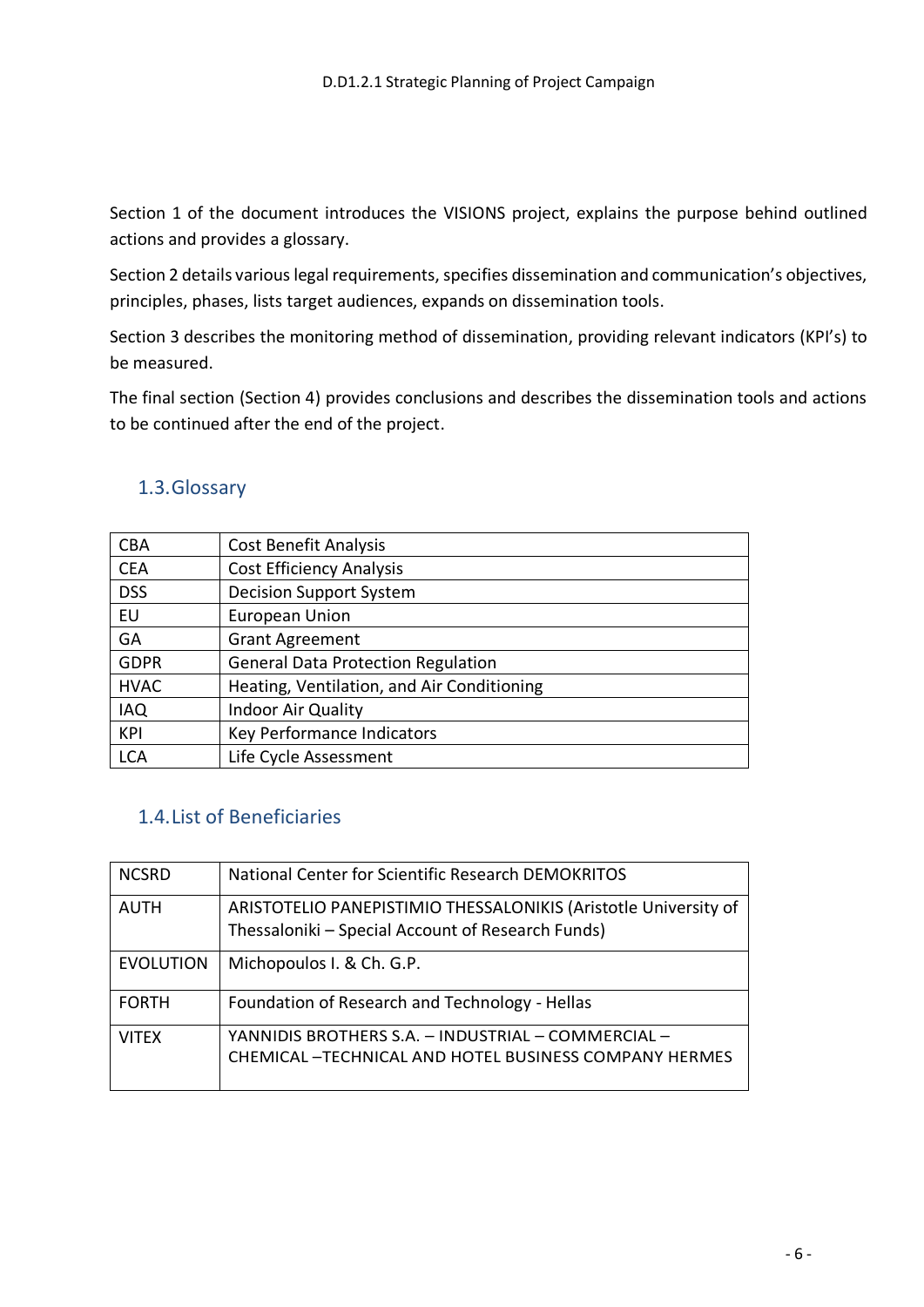# <span id="page-6-0"></span>2. Strategic Planning of Project Campaign

### 2.1. General Scope of the VISIONS Project

<span id="page-6-1"></span>VISIONS set realistic targets for the resolution of the IAQ and energy consumption issues. Delivering the baseline for a promising methodology, it employs an already proven innovative photocatalytic nano-material (developed through an FP7-2007 IP project "CLEAR UP") which is able to degrade air pollutants using Visible Light as opposed to the existing products on the market which operate by the use of UV radiation.

The VISIONS project aims at upscaling the above innovative photocatalytic paint, improving the quality of the indoor environment while it will enable significant energy savings in buildings.

The specific demonstration project will help the assessment of whether or not photocatalytically active construction material may be a technology for achieving better indoor air quality throughout Europe.

VISIONS will prove that it could provide the basis for a European Directive on the usage of photocatalytically active construction materials in Europe. Consequently, it represents an opportunity for the development and implementation of a new de-polluting European strategy.

Furthermore, an update of the EU legislation could be achieved based on specific actions of the project which will create policy recommendations. To that end, Legal recommendations in the IAQ and Health sector will be delivered in the frame of Action B.3. Based on the outcomes of the real scale applications we will be able to provide quantify proposals in terms of IAQ improvement and its connection with occupants' comfort and health.

To foster the impact of the project on targeted end‐users, the project must be broadly communicated and disseminated. It will involve all activities by which project‐related knowledge is provided to relevant stakeholders and other interested parties (including the general public) at local, national, European and international level. The project dissemination activities will be targeted to make knowledge and the results of the project available to relevant stakeholders. The implementation of the dissemination and communication strategy is to be led by the D1 and D2 Actions Leader, EVOLUTION, together with the active engagement and support of the entire consortium. Within this framework, VISIONS results will be disseminated for the purpose of:

- Achieving healthy indoor environments
- Induce energy savings in the building sector by using environmentally friendly technologies
- Leveraging the exploitation of the results
- Enhance awareness about the harmful impacts of air pollutants and to highlight the positive effects of the project's results to individuals and the environment.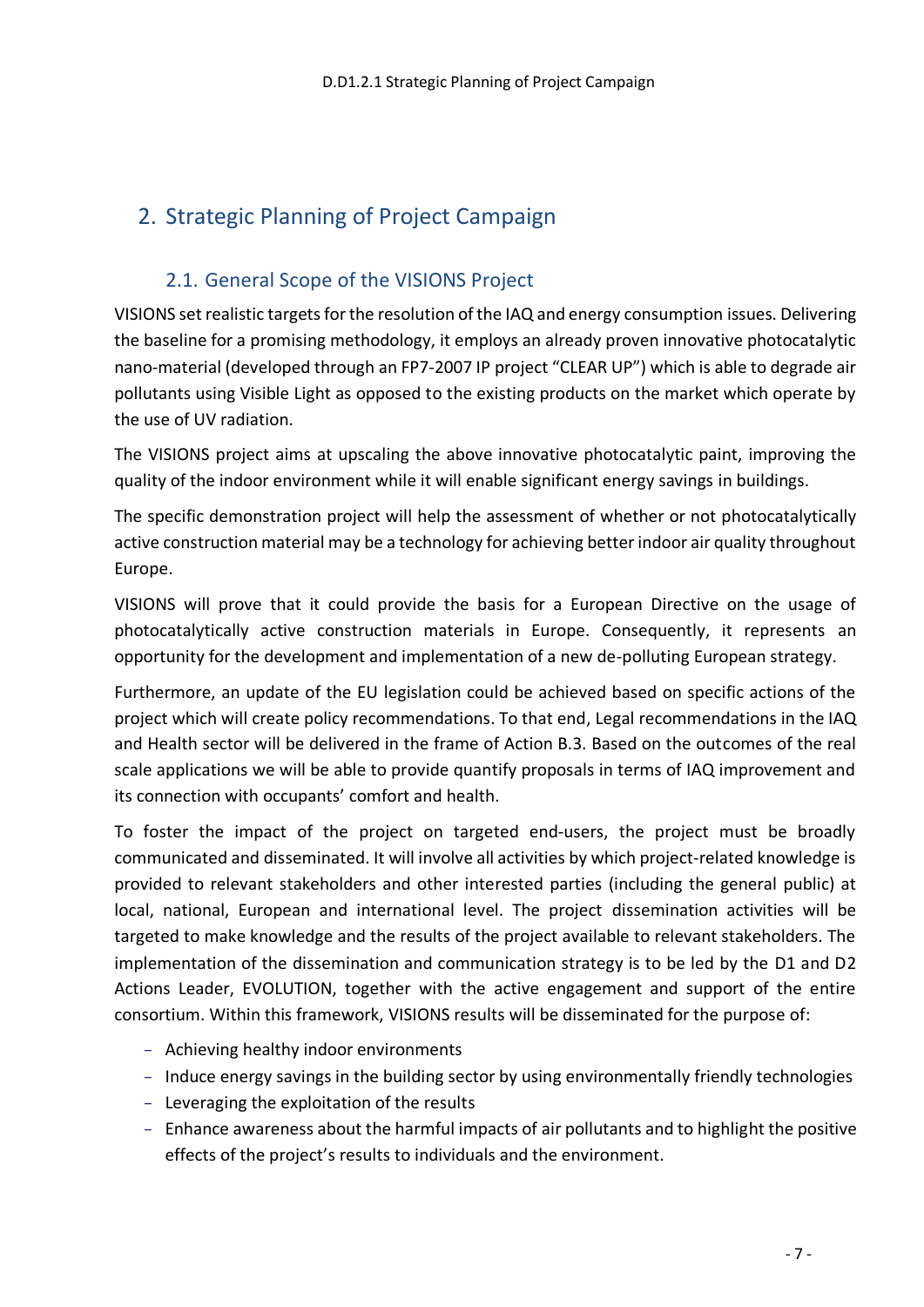For a proposed policy to be effective, the core challenge is to share with the general public the acquired knowledge (local, national, international society). Through this approach, the citizens become aware of the exact dimension of the problem and the proposed policy comes to be interactive. At the end of the day, the general public will be the final end-user of the VISIONS product (photo-paint) and application.

In particular, the dissemination plan is structured to address a full range of potential actors playing different roles in the sector of energy savings.

To reach these goals, this plan is considering and developing the following components:

- a) Identifying key messages and target audiences
- b) Developing the branding of VISIONS
- c) Producing dissemination materials
- d) Using the project website as a dissemination platform and social media tools
- e) Promoting and raising awareness about the project through events and networks
- f) Training stakeholders on the use and the benefits of VISIONS DSS

#### 2.2. Expected results of the project

<span id="page-7-0"></span>The expected results are divided in 6 main sectors:

1. Environment: Significant improvement of IAQ could be achieved by the degradation of air pollutants. TCM-1 photocatalytic efficiency has already been quantified in the frame of the FP7 "CLEAR UP" project showing a degradation up to 95% in lab-scale. Thus, a degradation of up to 40% for NOx and 15% of VOCs from the application of the VISIONS Photo-Paint under real world conditions could be expected.

2. Energy: Ventilation and HVAC systems are the major energy consumers in buildings. As a result of the expected improvement of the IAQ and the thermal comfort of the users, both the needed amount of time for operating artificial ventilation and the required ventilation rate will be reduced. It is foreseen that for a 5000 m2 building area a reduction of 10% in energy demand could be feasible. In this way, VISIONS forms a cost-efficient technological solution to further enforce the environmental and socio-economic impacts of the energy consumption of the building sector.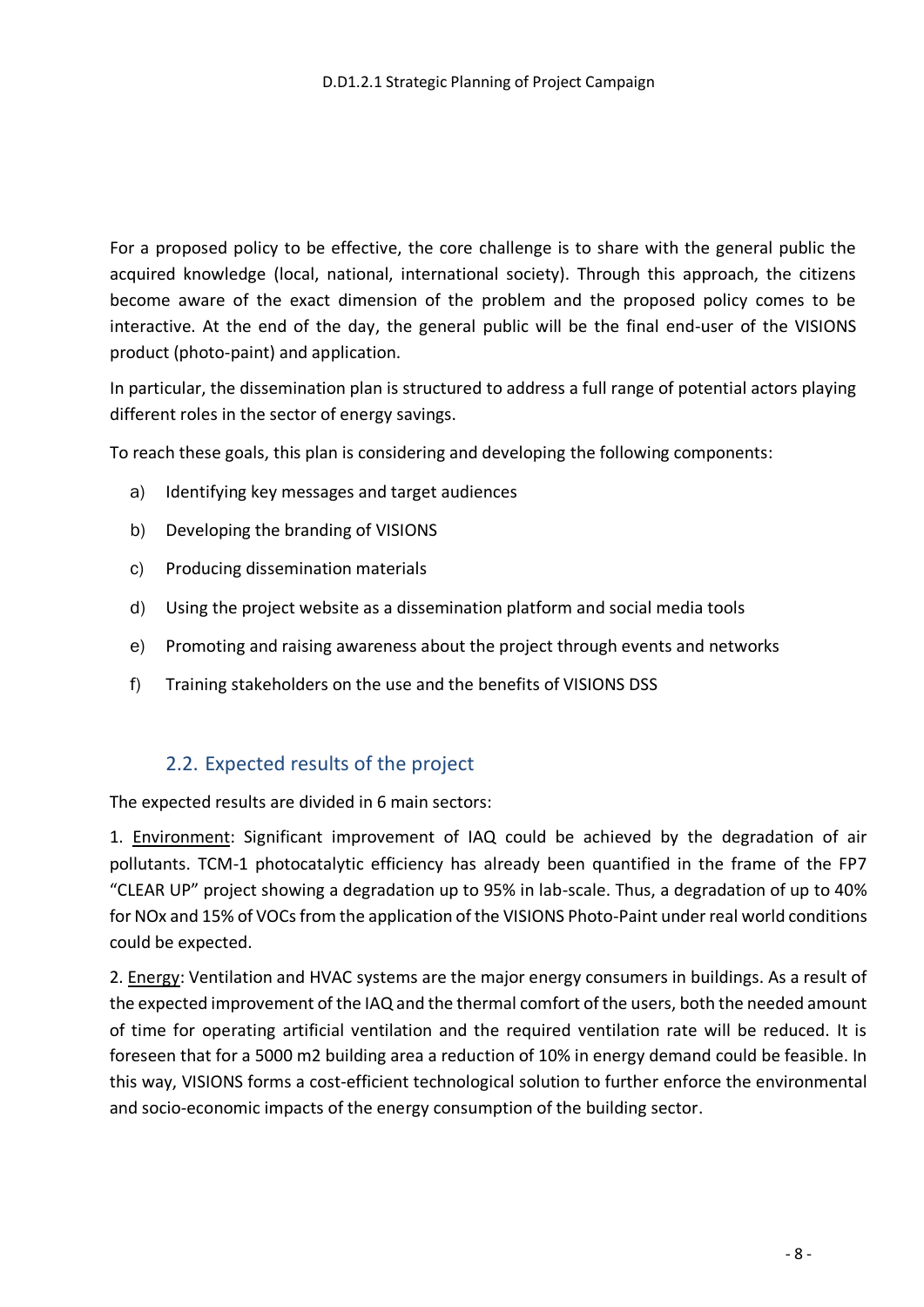3. Innovation: Optimization & application of TCM-1 for building coatings capable for air de-pollution by visible light without producing any harmful by-products, comprises an innovation and originality at the European level. Both optimized TCM-1 and Photo-Paint will be patented.

4. Economy: Demonstration of the effectiveness of the said application will set the platform for a wider application to a number of indoor environments (homes, schools, hospitals) thus contributing on a decisive manner on IAQ with both environmental and health benefits. The replication of the present results to other producers in European countries is expected to create an added value chain of environmental and commercial benefits as it is expected to penetrate 40% into the ecological interior paint market. Quantification of the economic impact of VISIONS will be achieved through the CEA, CBA and LCA.

5. Dissemination: Stakeholders and end-users (Building Construction Companies, Chemical and Paints companies, Local and Regional authorities and the public at large) will take advantage of the outcome of the project as it will be translated into a Decision Support System (DSS). To that end characterization of the sustainability of each particular photocatalytic application could be achieved.

6. Entrepreneurship: Establishment of a spin-off company, which will rapidly transfer the project findings and tools to the market. Pricing, marketing plan and exact resources for the commercialization will be defined and quantified. A business plan has already been implemented in close collaboration with the Hellenic Federation of Enterprises and will be put in place as early as possible during the project. VISIONS has already identified the main key resources, market channels and revenue streams. Based on information coming from the market analysis, detailed sales forecasts will be estimated. It is foreseen to cover up to 2% of the national paint market during the first 3 years of operation.

### 2.3. Involvement of consortium as a whole and of its individual Members

<span id="page-8-0"></span>The project consortium will be strongly involved in communicating and promoting LIFE-VISIONS results, fostering research on other domains for application and adoption of project results for public health research and innovation strategies.

Covering fields across the spectrum of the project the consortium is built to succeed in each Action and each area covered. The complementarity of the consortium expertise and networks will make it possible to cover all the key areas pertinent to the project's implementation.

Dissemination activities will be supervised, coordinated, and reinforced by EVOLUTION. EVOLUTION will proactively engage with the consortium and operationalize several measures, along with setting clear objectives and deadlines for each. At the same time, each of the consortium members must take individual responsibility for disseminating the project.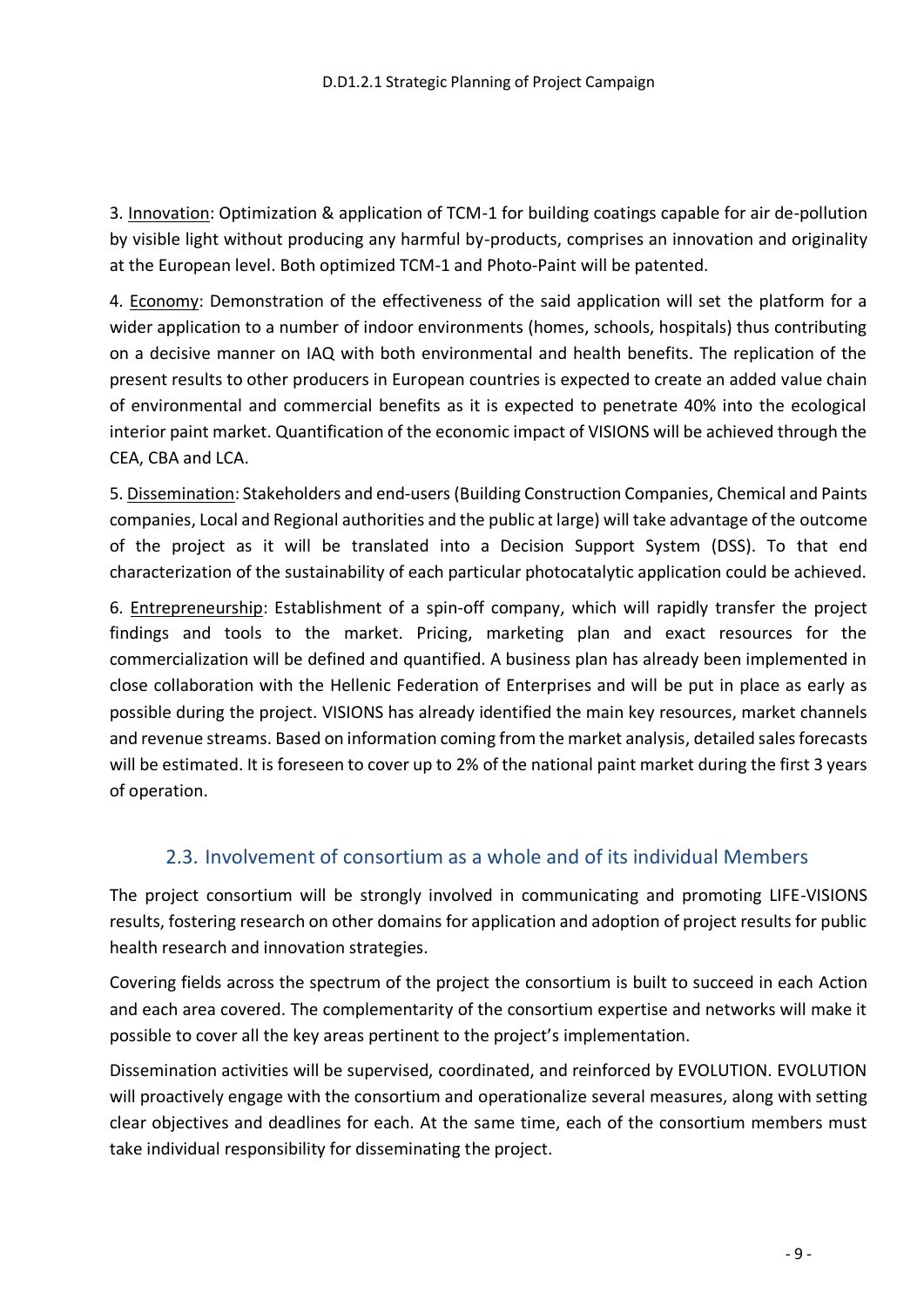### 2.4. Communication Approach

<span id="page-9-0"></span>The communication and dissemination activities within the VISIONS project aim at raising awareness about the harmful impacts of air pollutants and to highlight the positive effects of the project's results to individuals and the environment. The communication activities will follow the approach described below consisting of four phases of impact for the communication objectives:

**Awareness:** To make identified target audiences aware of the VISIONS project, its objectives, approach, developments and outcomes. The ultimate goal is to raise awareness separately to each subgroup about the harmful impacts of air pollutants and to highlight the positive effects of the project's results to individuals and the environment.

**Understanding:** To make identified target audiences understand the potential benefits from the use of photocatalytic paints application.

**Commitment:** To encourage the commitment of different stakeholders by inviting them to have an active role in the project, by participating in the agoras and by engaging them to get acquainted for a possible future at-work application.

**Action:** To make stakeholders move from commitment to practice, by achieving their support in the adoption of strategic frameworks for energy savings. Ownership, internalisation and institutionalisation play a significant role in this action phase and can help replication to other producers in European countries.

The speed of progress to move from one phase to the other will vary from one stakeholder group to another. Although the ideal progression would be to have these phases happening in a consecutive way, they can sometimes overlap (i.e. some stakeholders can simultaneously be in the phases of understanding and action, and through them, they will internalise commitment).

### 2.5. Communication Objectives

<span id="page-9-1"></span>Within the below general communication objectives of VISIONS, different specific objectives will be pursued:

1) To engage target audiences in the participatory processes and keep them involved and dedicated after the participatory processes are concluded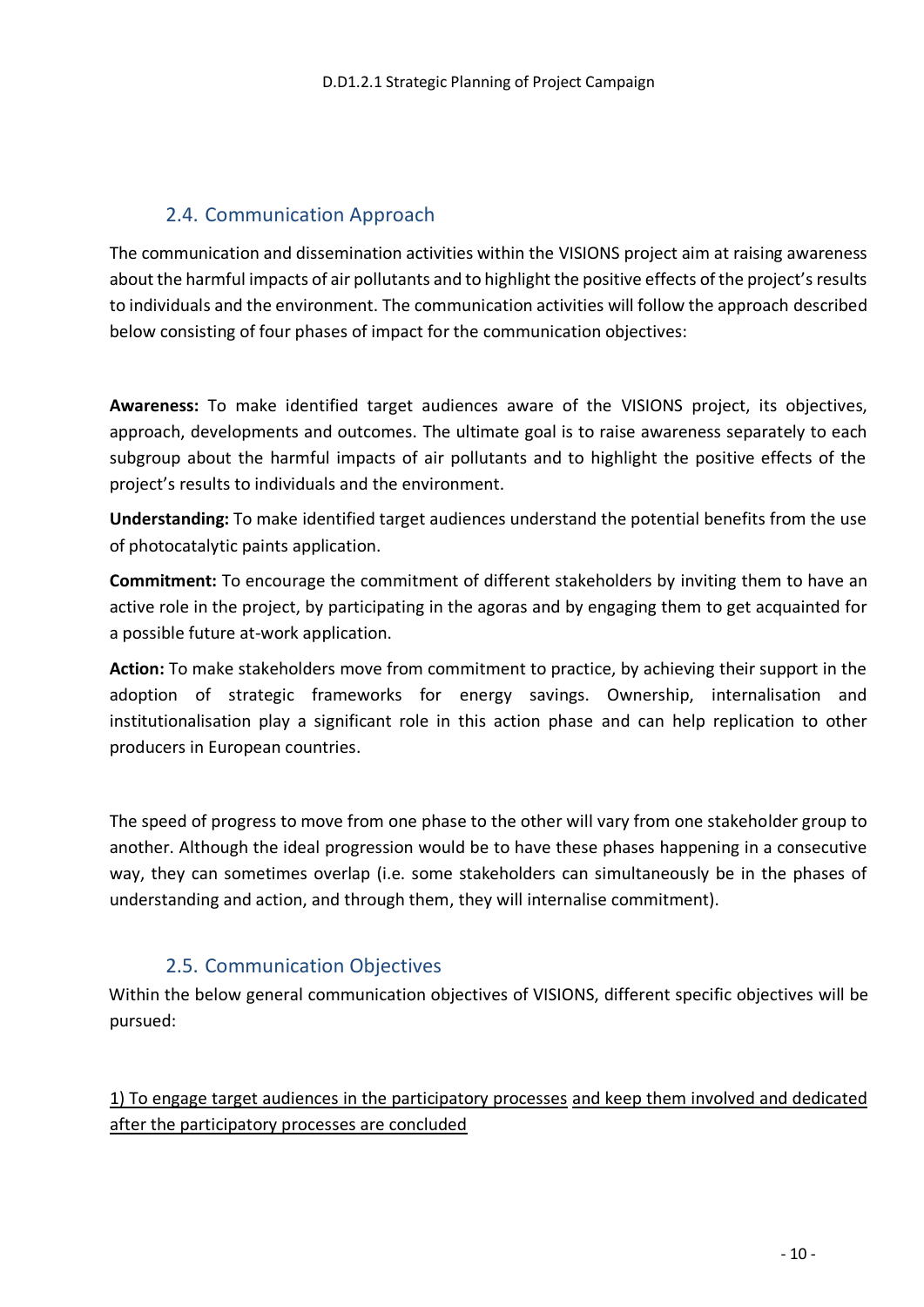- To raise awareness about the harmful impacts of air pollutants and to highlight the positive effects of the project's results to individuals and the environment;
- To provide a regular flow of information to target audiences;
- To increase the level of participation.

2) To increase target groups' commitment and involvement in decisions and actions to energy saving, as well as to encourage stakeholders to shift towards more sustainable consumption patterns

- To show the important role different stakeholders play when shaping changes and new strategies to move to more sustainable consumption and production patterns;
- To mobilize more strongly committed stakeholders in order to promote more significant changes.

#### 3) To communicate and disseminate the results within the project to relevant target groups

- To create the appropriate communication products and use the adequate communication channels to reach the different target audiences;
- To develop a project website where all developments and public outcomes of the project will be shared;
- To connect with similar projects working on the same topics of energy-saving to join efforts and find synergies;
- To showcase successes in the local and national media, as well as in related sectorial publications.

#### 4) To promote maximum replication of the project

- To disseminate the lessons learned, by sharing successes, difficulties and barriers;
- To improve the understanding of the environmental problem targeted and allow relevant target audiences to see the added value of using photocatalytic paints application as a tool to improve Indoor Air Quality and reduce energy consumption;
- To facilitate relevant target audiences using the results in a way that serves their needs;
- To promote the methods (such as citizen participation), outcomes, and results among other cities and stakeholders in a way that allows them to adapt and replicate the solutions.

#### 2.6. Dissemination and communication phases

<span id="page-10-0"></span>The dissemination, communications and exploitation strategy will be divided into three phases, as illustrated in the table below: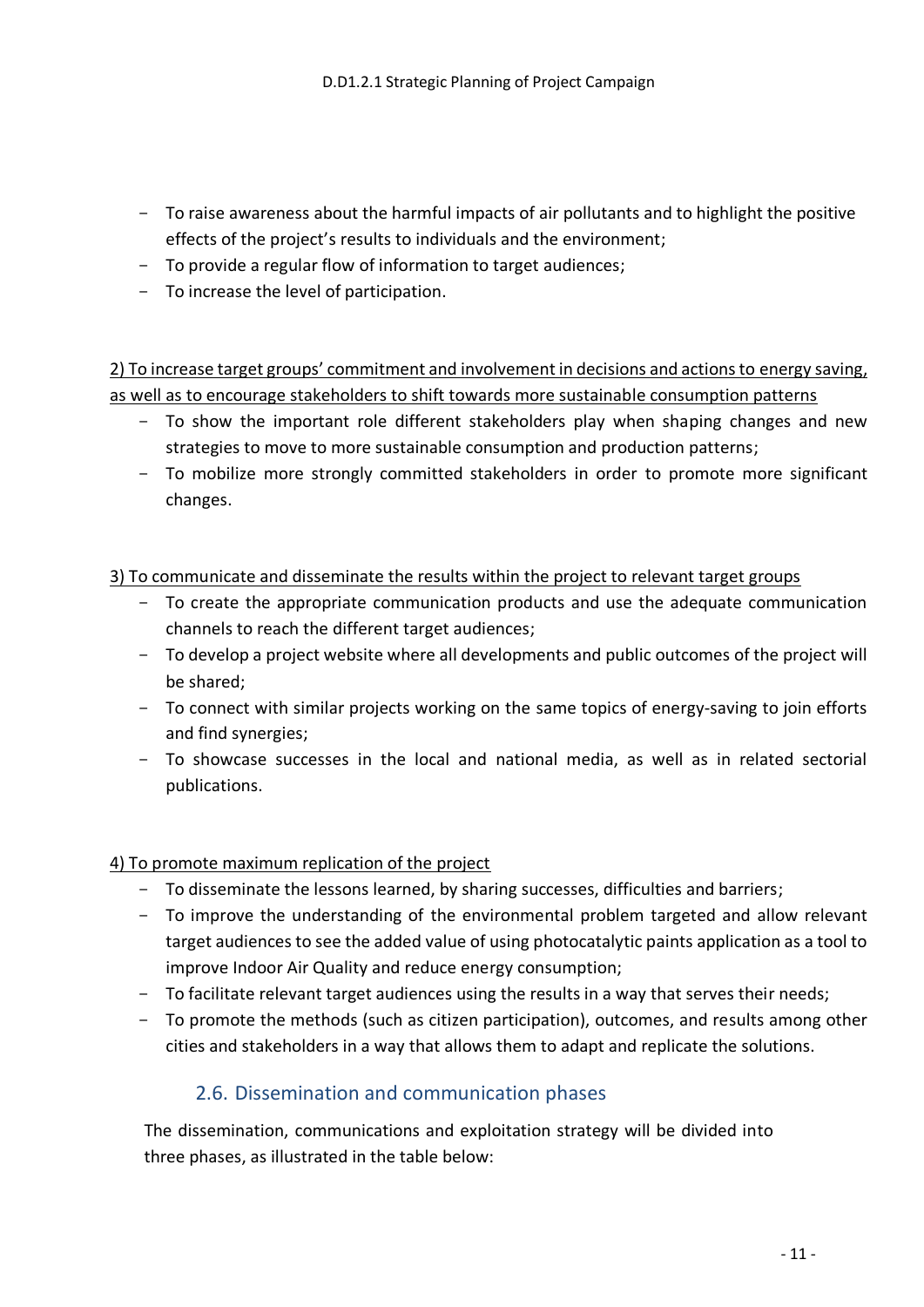| <b>Time</b>                                | <b>Objective</b>                                                                                                                             | <b>Approach</b>                                                                                                                                                                                                                        |
|--------------------------------------------|----------------------------------------------------------------------------------------------------------------------------------------------|----------------------------------------------------------------------------------------------------------------------------------------------------------------------------------------------------------------------------------------|
| <b>Phase 1: Initial awareness</b><br>phase | Agree upon dissemination<br>strategy and future<br>activities. Create initial<br>awareness related to the<br>project objectives and<br>scope | Visual identity; press<br>release; website;<br>promotional materials -<br>such as leaflet and poster;<br>project website; literature<br>such as list of journals,<br>stakeholders and events<br>for attendance; mailing<br>newsletters |
| Phase 2: Strategic phase                   | Create a more targeted<br>awareness regarding<br>produced results so far<br>and project's end goals,<br>with relevant target<br>groups.      | Adapt promotional<br>materials; inform key<br>stakeholders about project<br>results so far; initiate<br>collaborations, start<br>disseminating results at<br>various relevant events                                                   |
| Phase 3: Exploitation phase                | Create awareness and<br>promote the project<br>outcomes to selected<br>target groups to test the<br>developed framework.                     | Approach selected<br>stakeholders in a more<br>individualized and<br>targeted manner; organize<br>workshops, closer<br>involvement of policy<br>makers, organize a final<br>conference                                                 |

The aim of the plan for dissemination and support in the first 12 months of the project is to announce the start of the project and raise awareness of its aims, objectives and scope and to encourage interested parties – particularly those involved in related projects and initiatives – to find out more about the daily work of the project.

This effort first relies on strong internal dissemination of the information to provide all partners with a clear vision of the project as a whole and of the respective tasks and missions. To facilitate and streamline this process, a strategy for internal knowledge flow will be developed so that all consortium members have a common understanding of the project and are equipped with what is needed to present the project and raise awareness to national and regional stakeholders.

#### 2.5.1. Initial awareness phase

<span id="page-11-0"></span>At the beginning of the project, EVOLUTION will set up a network with other projects.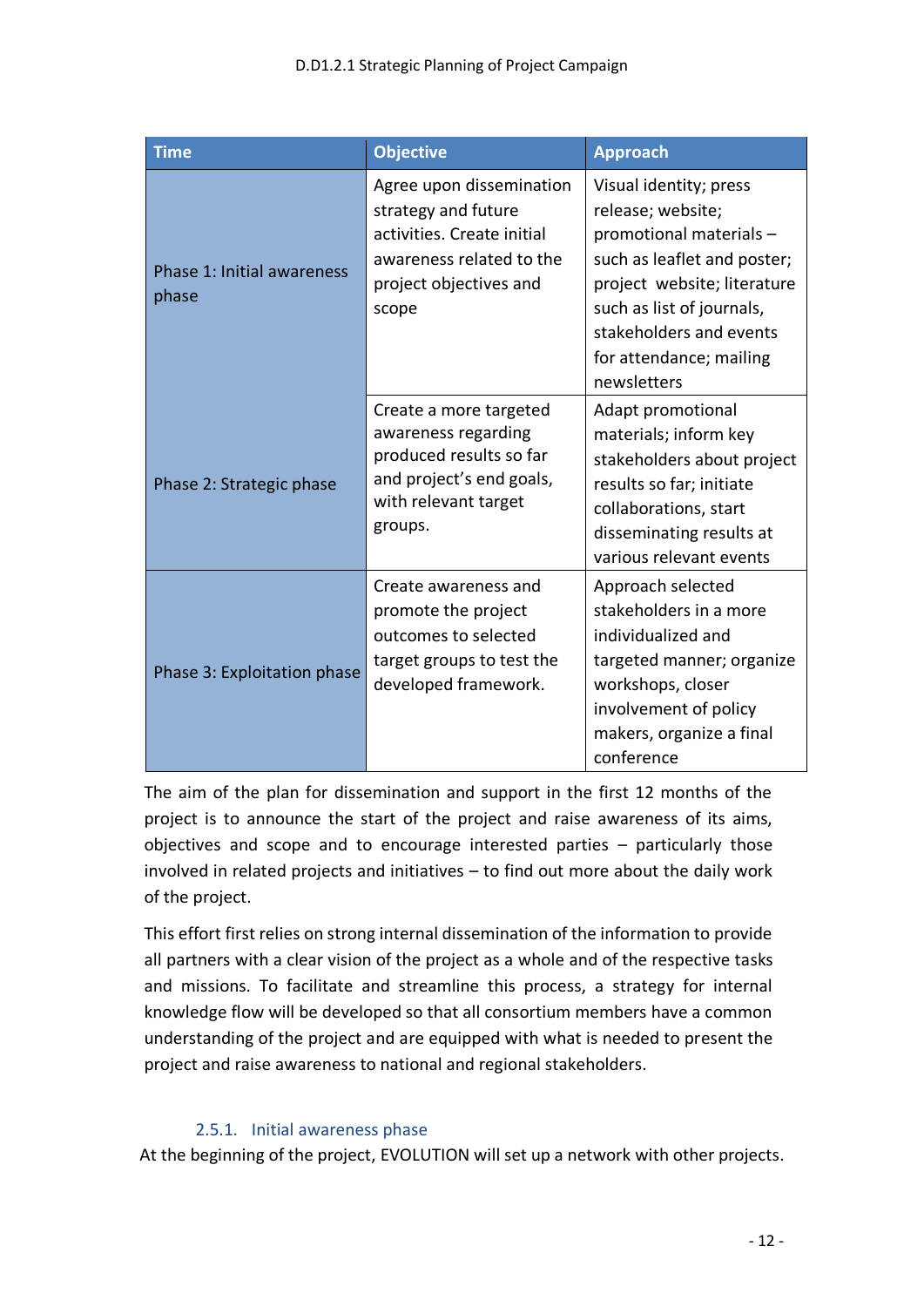The project team has selected two projects, "LIFE-PHOTOSCALING" AND "LIFE – DIGITALIFE", for networking in order to share best practices, exchange experiences and assess potential synergies.

LIFE13 ENV/ES/001221 PhotoScaling is a project which demonstrates the validity of the photocatalytic technology in urban agglomerations by establishing the instruments to scale up from laboratory to application in cities.

Project location: MADRID (SPAIN)

Project start date: 01/10/2014

Project end date: 30/06/2019

Beneficiary: The Agency Statement of Superior Investigations Scientific Council Agencia Estatal Consejo Superior Investigaciones Científicas (CSIC)

LIFE13 ENV/IT/000140 DIGITALIFE is a novel manufacturing process for photocatalytically activated ceramic tiles by digital printing. The DIGITALIFE project designed and optimised new inks for digital printing of ceramic tiles, built an industrialscale pilot plant, tested and optimised the digital printing process and analysed performance in terms of environmental benefits.

Coordinator: (SME) Medium-sized enterprise named GranitiFiandre

Partners: University of Milan, Italy

An enterprise called Projecta in Italy

Duration 01-JUL-2014 to 31-DEC -2017

EVOLUTION will contact the coordinator of each selected project. For seven months representatives from all three projects will exchange information, via web video call, on a monthly basis.

In this initial phase, a dissemination toolkit will be developed, aim to promote the project in its early stage, containing the following tools, which are analyzed further in paragraph 2.10:

- Visual identity Project Logo
- Internet banners
- Project Website
- Social media
- Notice Boards
- Promotional materials (Leaflets, Posters)
- Press Releases, Articles, Newsletters and Scientific publications
- Events and conferences participation
- Commercials and radio spot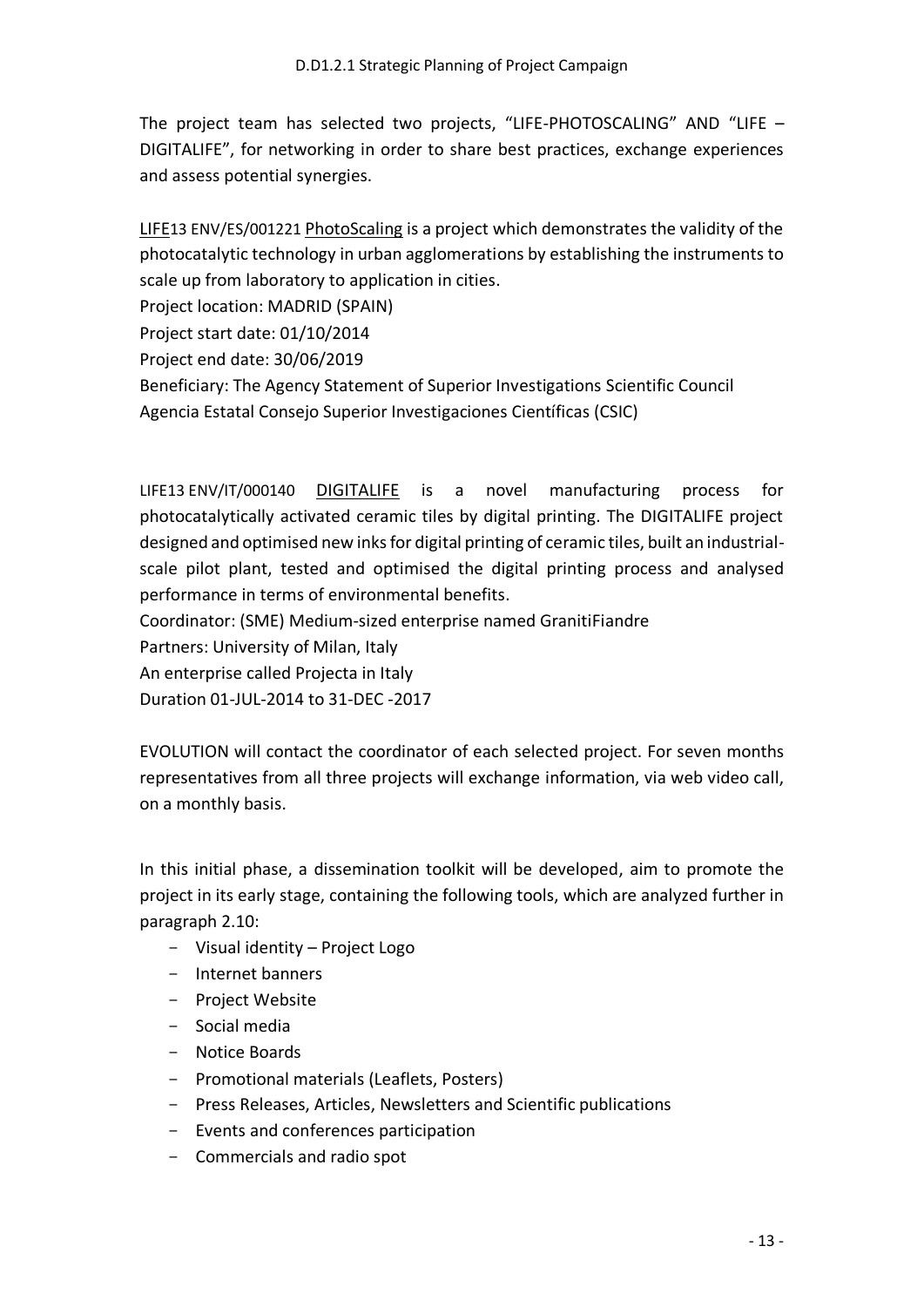#### 2.5.2. Strategic phase

<span id="page-13-0"></span>In this phase, the external dissemination effort will intensify to promote the overall project activities and the first results. At this stage, VISIONS will be participating in the identified conferences in the field, as they will be listed in the related ongoing communication with beneficiaries. The careful selection of these events will have to be done in collaboration with the whole consortium to ensure the cohesion of the different projects in the domain.

Based on the available results, updating existing promotional materials (leaflets, posters) will be considered.

While the work initiated in the first phase will be expanded and continued, the main focus of the dissemination and outreach in this period will have a focus on specific communities, experts and other target groups. Particular attention will be also be paid, at this stage, to increase the target audiences, establish links with them, and to help achieve the outreach objectives.

### 2.5.3. Exploitation phase

<span id="page-13-1"></span>The last period of dissemination activities will focus on supporting the exploitation effort and on promoting the VISIONS outcomes to the selected target groups. VISIONS will push relevant stakeholders towards testing the developed framework, through dedicated and targeted e‐mails and invitation to closer interactions and presentations. In the meantime, VISIONS will also encourage relevant stakeholders to adopt the framework through promotion during international conferences and mostly by inviting them to training session with the VISIONS final framework. To achieve this, the consortium will organise a series of actions at the end of the project, as summarized below and analyzed in paragraph 2.10:

- "SmartBuilding" Business Game
- Final Public event, to present the outcomes of the project and to attract adopters
- Open "VISIONS" LIFE Day, where approximately 50 visitors, will be toured in DEMO houses and in the NCSRD labs.
- Live-streaming conference, will present worldwide results and findings, aiming to attract up to 500 stakeholders.
- Online Course, to approximately 50 trainees
- Training of energy inspectors on online courses targeted on groups of approximately 50 energy inspectors
- Event for industries-users active in paint production as well as in different other paint sectors
- Layman's report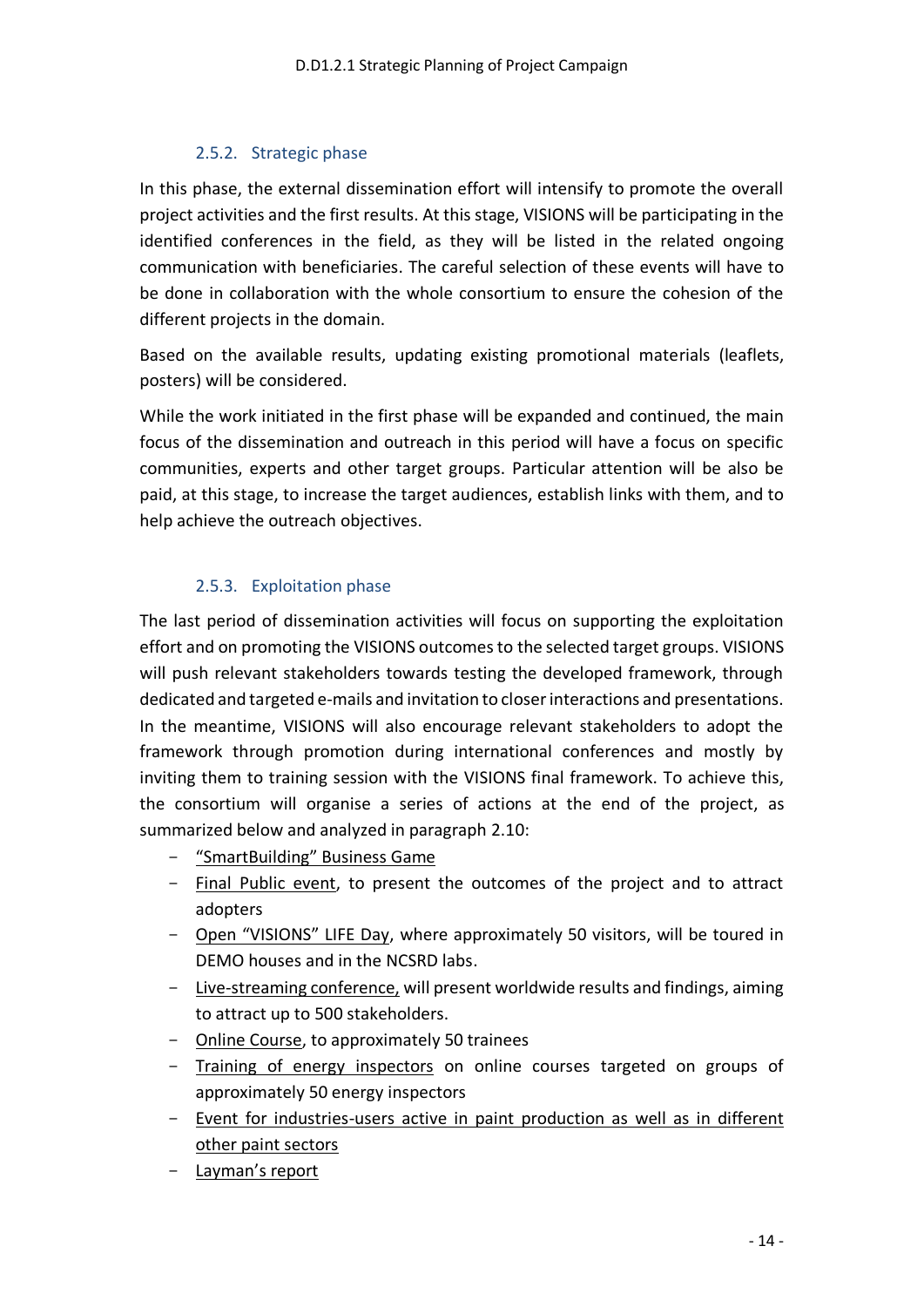This will be particularly important when organizing the project's final event, which will be the central element for project dissemination towards the end of the project lifetime. At this event, the key outcomes and recommendations of the project will be presented. The final conference will have a considerable impact on key stakeholders. Promotion of the conference will be made in advance through all available channels of the LIVE VISIONS that will reach stakeholders.

Exploitation plan will mature as the project progresses. What can be said now may be basic but will build as the project continues and this phase comes into fruition in the first year.

### 2.7. Target audiences

<span id="page-14-0"></span>The Audience Segmentation Strategy which is widely used in commercial and social marketing has been selected. The main segmentation of the stakeholders divides them into two supergroups, the Public and the Experts. Under Public there are four sub-groups, the Local Society, Other Communities, Public Bodies, as well as Non-Governmental and non-profit organisations. Common characteristic of these subgroups is that all audiences, who form them, lack of significant knowledge about Indoor Air Quality and Energy consumption and about the possibility of improving both using advanced building materials.

On the contrary, audiences listed in the super-group Experts include people, businesses and organizations possessing over thorough knowledge of the project's subject, as well as people keen on studying the project's results and findings. Under Experts, there are four sub-groups, the Energy inspectors and other Members of the Technical Chamber of Greece, the Academic Society, the Business and Other LIFE Consortia and/or beneficiaries. The schematic stakeholder's segmentation follows: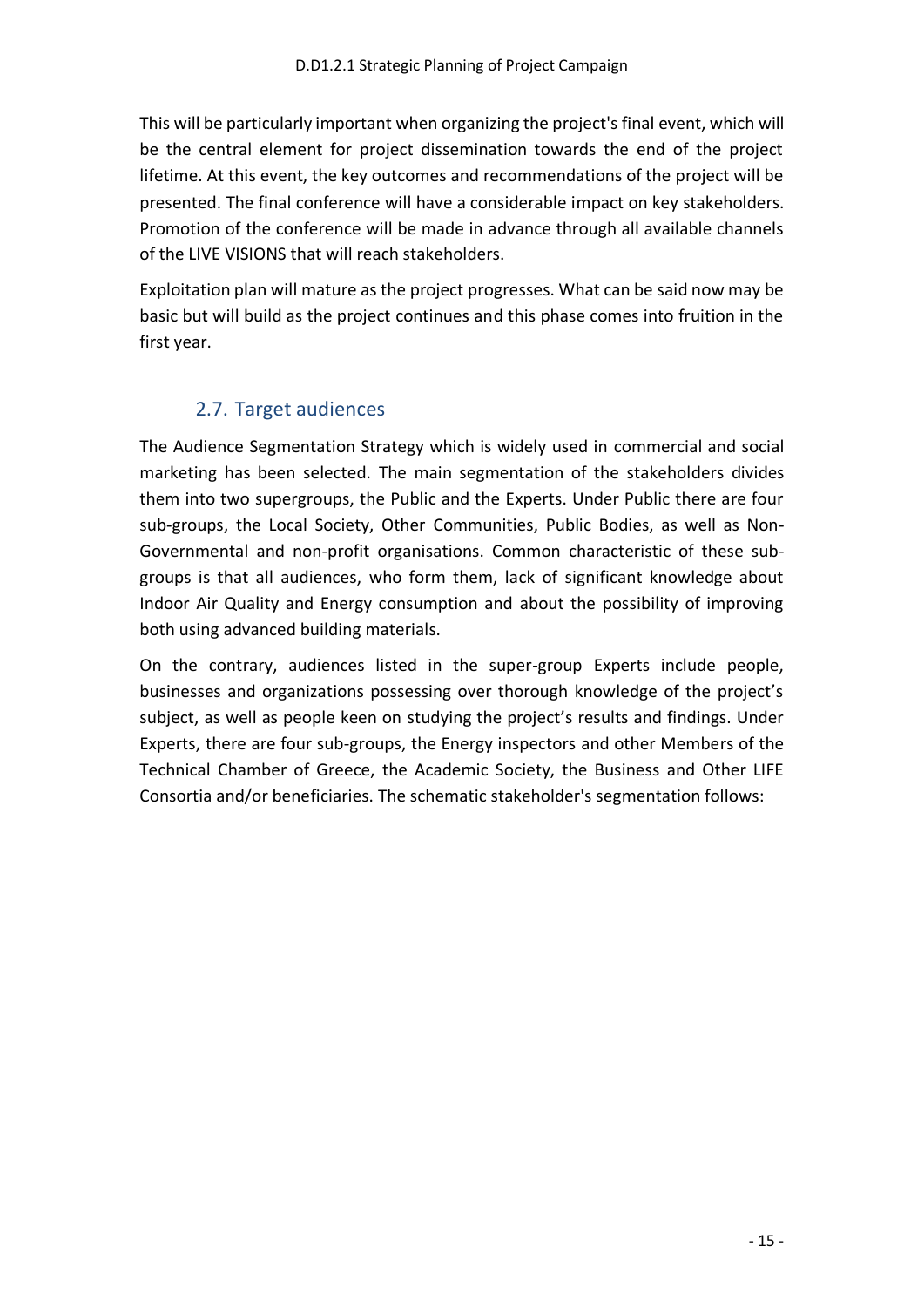#### D.D1.2.1 Strategic Planning of Project Campaign



The following audiences have been identified for the purpose of project dissemination:

| <b>PUBLIC</b><br><b>TARGET</b><br>SUB-<br><b>GROUPS</b> | <b>IDENTIFIER</b> | <b>STAKEHOLDERS</b>                                                                                                                                                                                                                            | <b>SCOPE OF AWARNESS</b>                                                                                                                                              |
|---------------------------------------------------------|-------------------|------------------------------------------------------------------------------------------------------------------------------------------------------------------------------------------------------------------------------------------------|-----------------------------------------------------------------------------------------------------------------------------------------------------------------------|
| Local Society                                           | A                 | Population of areas<br>where the application<br>will take place and of<br>neighboring areas,<br>especially the<br>vulnerable individuals<br>Population of Athens,<br>Thessaloniki, Crete<br>Moderators<br>Executive managers of<br>the regions | Enhance awareness about<br>harmful impacts of air<br>pollutants<br>Highlight positive effects<br>of the project's results to<br>individuals and to the<br>environment |
| Other<br>communities                                    | B                 | EU citizens<br>Population of other<br>areas worldwide                                                                                                                                                                                          | Enhance awareness about<br>harmful impacts of air<br>pollutants<br>Highlight positive effects<br>of the project's results to                                          |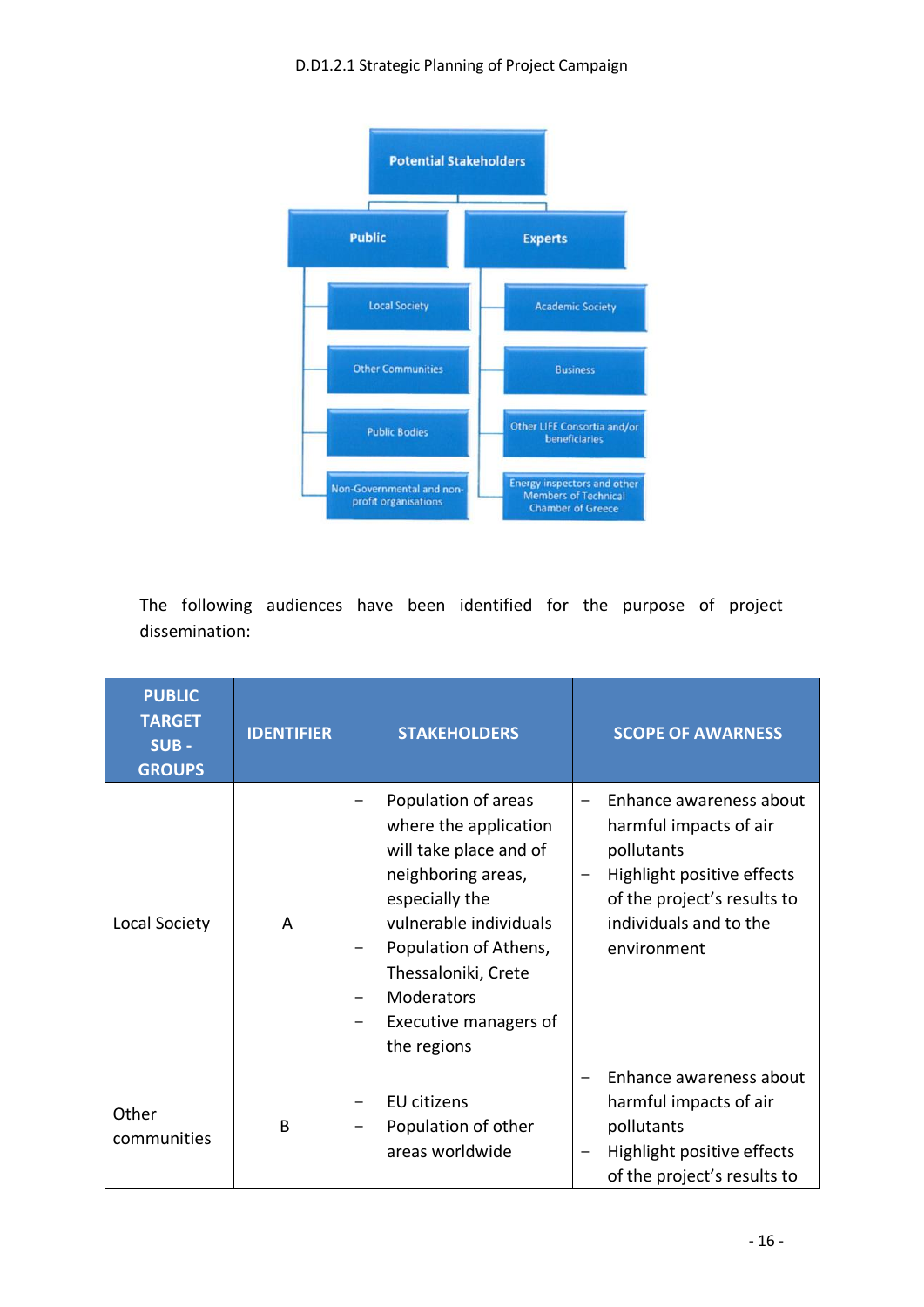|                                                         |   |                                                                                                                                                                                                                                                                     | individuals and to the<br>environment<br>Stimulate similar projects<br>in other communities                                                                                                              |
|---------------------------------------------------------|---|---------------------------------------------------------------------------------------------------------------------------------------------------------------------------------------------------------------------------------------------------------------------|----------------------------------------------------------------------------------------------------------------------------------------------------------------------------------------------------------|
| <b>Public Bodies</b>                                    | C | Municipality of Athens,<br>Neighboring<br>Municipalities<br>Attica, Crete and<br>Central Macedonia<br>Region<br>Ministry of<br>Environment and<br>Energy<br>Infrastructure/Building<br>sector<br>Centre for Renewable<br><b>Energy Sources and</b><br>Saving (CRES) | Promote the issuance of<br>guidelines about the<br>ecofriendly function of<br>buildings<br>Enhance understanding<br>about potential benefits<br>from the use of<br>photocatalytic paints<br>application. |
| Non-<br>Governmental<br>and non-profit<br>organisations | D | <b>Topic focused NGOs</b><br>(local and regional)<br>Citizens associations<br><b>Association of Greek</b><br>Chemists                                                                                                                                               | Consumption of resources<br><b>Energy saving</b><br>-<br>Advocacy, dissemination<br>and replication                                                                                                      |

| <b>EXPERTS</b><br><b>TARGET</b><br>SUB-<br><b>GROUPS</b> | <b>IDENTIFIER</b> | <b>STAKEHOLDERS</b>                                                                  | <b>SCOPE OF AWARNESS</b>                                                                                                                   |
|----------------------------------------------------------|-------------------|--------------------------------------------------------------------------------------|--------------------------------------------------------------------------------------------------------------------------------------------|
| Academic<br>Society                                      | E                 | Universities<br>Research centers and<br>Institutes<br><b>Fellow Researchers</b>      | Enhance scientific<br>knowledge associated with<br>possible harmful impacts<br>of air pollutants<br>Stimulate further research<br>projects |
| <b>Business</b>                                          | F                 | Businesses in the<br>building sector<br><b>Businesses with</b><br>similar activities | Enhance knowledge<br>associated with the<br>production and application<br>of photocatalytic building<br>materials                          |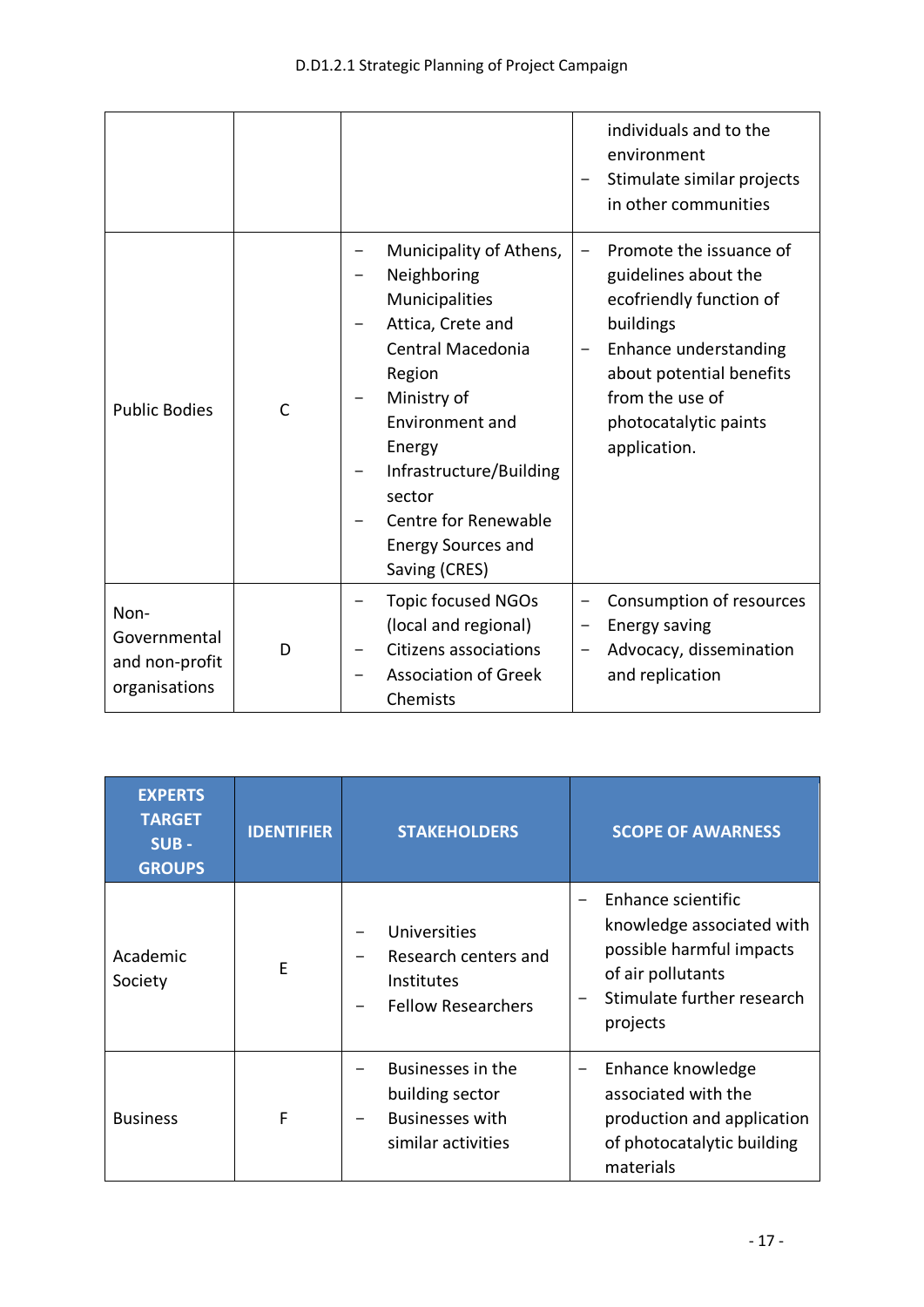|                                                                                          |   | Industries ((Paint,<br>Construction and<br>Infrastructure)                                                                                              | Aware of potential<br>opportunities and benefits                                                                                                                                                      |
|------------------------------------------------------------------------------------------|---|---------------------------------------------------------------------------------------------------------------------------------------------------------|-------------------------------------------------------------------------------------------------------------------------------------------------------------------------------------------------------|
| <b>Other LIFE</b><br>Consortia<br>and/or<br>beneficiaries                                | G | Project titled "LIFE-<br>PHOTOSCALING"<br>Project titled "LIFE-<br>DIGITALIFE"<br>Other projects<br>associated with the<br>VISIONS project's<br>subject | Create synergies for<br>complementary projects<br>Form a network consisted<br>of experts interested and<br>activated in the fields<br>related to the<br>improvement of IAQ and<br>energy consumption. |
| Energy<br>inspectors and<br>other<br>Members of<br>the Technical<br>Chamber of<br>Greece | н | <b>Energy inspectors</b><br>Members of the<br><b>Technical Chamber of</b><br>Greece                                                                     | Inform and train on the<br>$\overline{\phantom{0}}$<br>use and the benefits of<br><b>VISIONS DSS</b><br>Get acquainted for a<br>possible future at-work<br>application                                |

### 2.8. Distribution Channels

<span id="page-17-0"></span>Key channels for the communication and dissemination of the development and outcomes of the project will be used, like Internet, TV and Radio, Public events and Conferences, Regional/national portals and newspapers. Internet will be used as the main tool where plenty of channels will be used for the dissemination scope, such as website, social media, e-mails, live-streaming and on-line courses.

Stakeholders can subscribe to a mailing list to receive the VISIONS newsletters that will be produced throughout the project. Key target audiences will be identified by all partners and invited to subscribe to the mailing list.

If needed, this mailing list will be used for other communication and dissemination purposes within the scope of the project – always without spamming the subscribers.

Partners in the LIFE VISION consortium will be asked to contribute to dissemination and communication through their own channels, i.e. own website, social media channels, newsletters, and so on.

By using their own communication channels, partners ensure to reach local audiences.

Academic partners are encouraged to introduce and promote the results of the different Actions in relevant academic contexts, i.e. research activities or university teaching.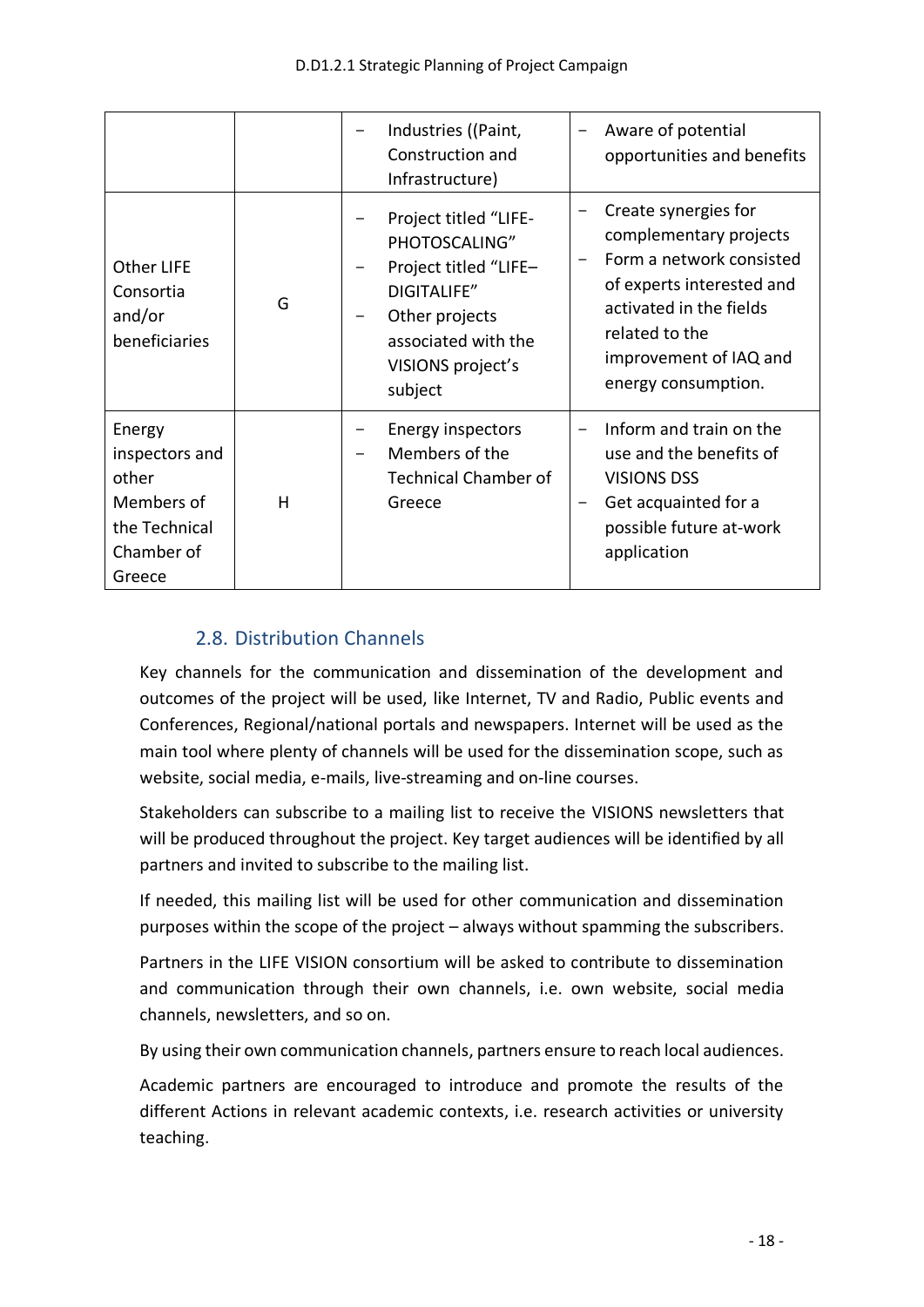Communication via email with partners will take place to collect their communication and dissemination channels, so as to have a better overview. Each partner is responsible to update this information via email on a regular basis.

### 2.9. Data protection compliance

<span id="page-18-0"></span>The Consortium commits to comply with the new General Data Protection Regulation (GDPR), which came into effect on 25 April 2018. To this end, a specific procedure will be implemented for the management of privacy of subscribed recipients of the dissemination tools:

- The mailing list will target relevant organizations rather than individuals
- For individual registrations (e.g. in the newsletters), subscribers will either register themselves to receive the newsletter through the website registration form, or, if invited to register by a VISIONS partner, he/she will also be directed to this registration form;
- For individual subscriptions of actual persons, proof of consent has to be stored each time;
- Subscribers will be able to unsubscribe from the list at any time by following the unsubscribe link available on every form of communications.

All contacts will be handled solely by one beneficiary, EVOLUTION, so the transfer of personal data among different partners is not necessary. In addition, EVOLUTION will be responsible for the rights to modify and remove the data included in the mailing list.

Finally, whenever it is decided to share communication with the list of people registered (i.e.: a newsletter), each beneficiary will submit the necessary materials to EVOLUTION to proceed with the mail distribution in order to avoid data sharing.

A GPDR‐compliant database will be used for the collection of stakeholders and information recipients, and the collection of their data will be done compliantly through one form of voluntary registration.

A suggested manner of collecting data could be an email sent by all beneficiaries to their contacts, seeking interest in signing up for the newsletter. If interested, they would follow a link to one main portal to register, where their information would be stored in a database solely for the purpose of VISIONS use and run solely by EVOLUTION. At the end of the project, unless otherwise determined, the database would be deleted if no further dissemination would be carried out past the end date. If it is determined that post-project communication may be possible, an email would be sent to the database asking if the subscribers would like to remain on the list for possible future communication and could opt out (and subsequently be deleted).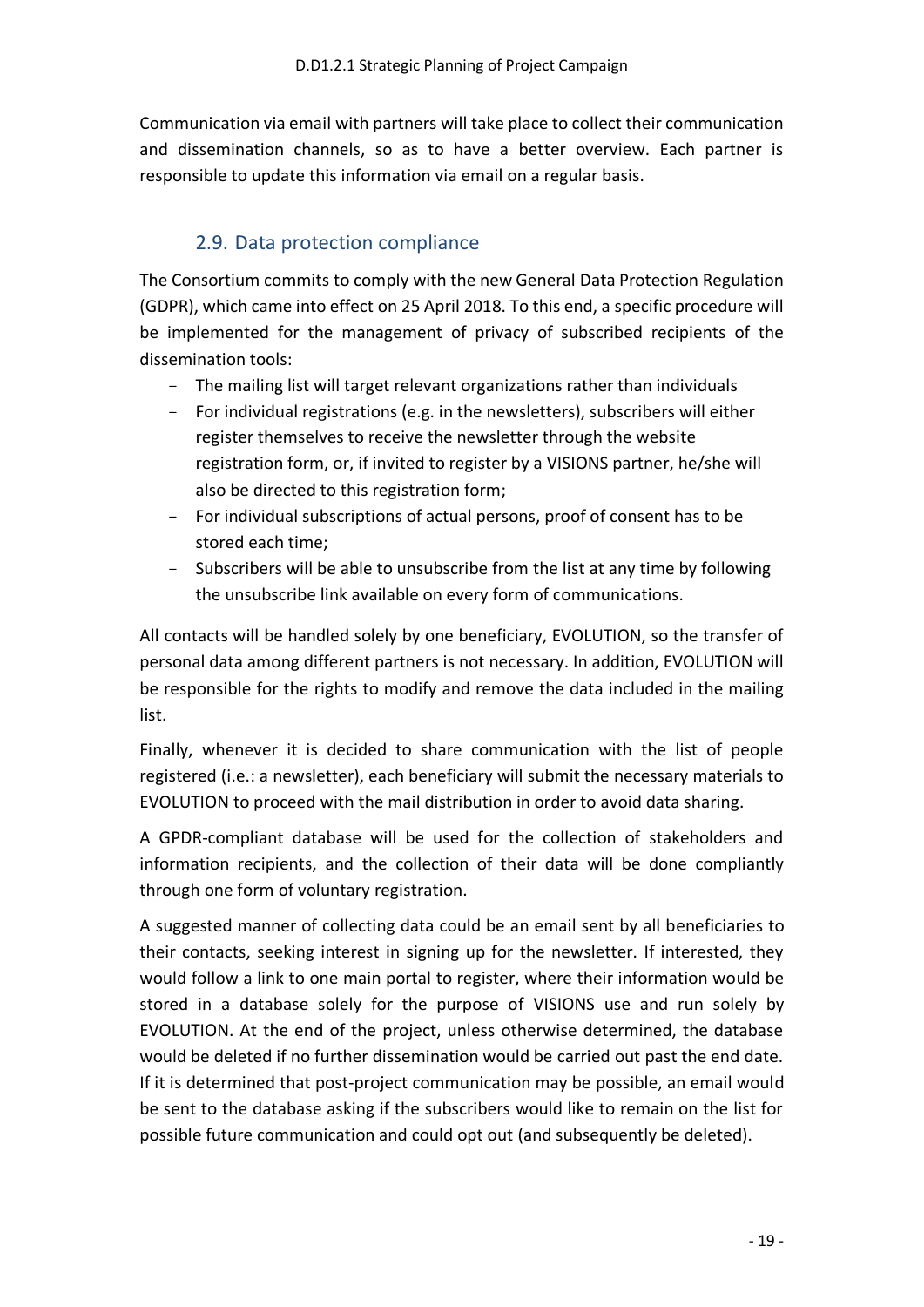### 2.10. Dissemination tools

<span id="page-19-0"></span>Throughout the project`s lifecycle, a wide range of channels will be used in order to address target audiences and maximize the impact of the Communication Plan. Several tools will be used, depending on each target audience category, in order to achieve communication adaptability.

| <b>Dissemination</b><br><b>Tools</b> | <b>Target</b><br>audience | <b>Activities</b>                                                                                                                                                                                                                                                                                                                                                                                                                                                                                                                                                                                                                                                                                                                                                                                                                                                                                                                                                                                                                                                                                                                                                                                                                                |
|--------------------------------------|---------------------------|--------------------------------------------------------------------------------------------------------------------------------------------------------------------------------------------------------------------------------------------------------------------------------------------------------------------------------------------------------------------------------------------------------------------------------------------------------------------------------------------------------------------------------------------------------------------------------------------------------------------------------------------------------------------------------------------------------------------------------------------------------------------------------------------------------------------------------------------------------------------------------------------------------------------------------------------------------------------------------------------------------------------------------------------------------------------------------------------------------------------------------------------------------------------------------------------------------------------------------------------------|
| Visual identity<br>- Project Logo    | $A-H$                     | The actions of the initial awareness phase started with the<br>design of a VISIONS logo (D.D1.2.2 Project Logo) and visual<br>identity to ensure clear, consistent and recognisable brand<br>for all communications and to underline the project's<br>philosophy and objectives. Three project logos, based on<br>special key words, will be designed, in order to select one<br>final. The Project logo will be used on all communication<br>materials (hard copy, electronic, display in events). It will be<br>placed in a central and visible position of any produced<br>material and it will never be smaller than any other logo<br>included in the same material (e.g. if partner logos are used).<br>All project written deliverables will place the Project Logo on<br>the top right-hand corner. The minimum usable size of the<br>logo is 45.5 mm. A common template for PowerPoint<br>presentation will be used by all consortium members for all<br>related presentations. LIFE program Logo and Funding<br>mention - in all communication tools and activities, the LIFE<br>logo and reference to the funding by the European Union<br>must be clearly indicated and be included in small size in all<br>communication materials. |
| Internet<br><b>Banners</b>           | $A-H$                     | The design of internet banners (D.D1.2.3 Internet Banners)<br>will be based on the selection of the most effective size,<br>components, buttons, frames, file formats, images and<br>colours. The display of them (D.D2.1 Internet Banners) will<br>follow.                                                                                                                                                                                                                                                                                                                                                                                                                                                                                                                                                                                                                                                                                                                                                                                                                                                                                                                                                                                      |
| Notice Boards                        | A, C-F, H                 | Three notice boards (with the LIFE logo), describing the<br>project, will be designed, developed (D.D1.2.6 Notice<br>Boards) and finally displayed (D.D2.2 Notice Boards) at<br>strategic places accessible to the public.                                                                                                                                                                                                                                                                                                                                                                                                                                                                                                                                                                                                                                                                                                                                                                                                                                                                                                                                                                                                                       |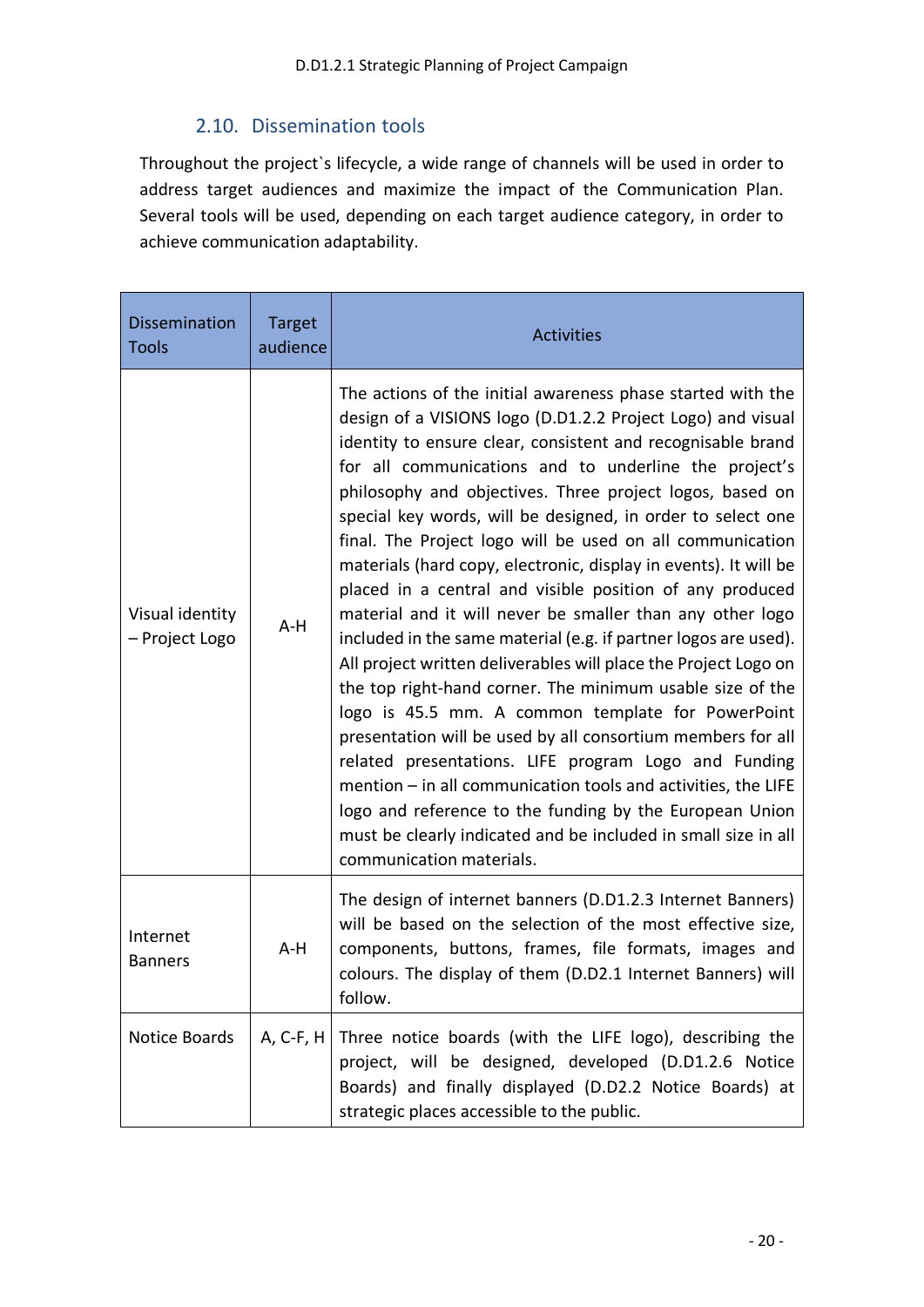| Website      | $A-H$ | Web-based dissemination through a project website<br>(D.D1.2.4) will be established and operated in accordance to<br>guidelines to be agreed upon by all project partners. This will<br>include regular, up-to-date releases of information on<br>project results. The website will be launched at 12/2020 and<br>updated during the entire duration of the project. It is<br>necessary that the project website is carefully designed in<br>order to meet the needs of an array of users: scientists,<br>policymakers, energy inspectors, NGOs, media and the<br>general public. For this reason, the website will be "multi-<br>layered", with the outer layer (homepage) very simple,<br>mainly based on visual communication (video clips, data<br>visualizations, etc.) in a word: appealing and accessible for<br>everyone. In the middle layers, policymakers, stakeholders<br>and experts will find specific documents and guides, while in<br>the inner layers researchers and members of the project will<br>be able to find a searchable database, scientific publications<br>and all the relevant documents of the project. The public part<br>of the website will be managed on a day- by-day basis by a<br>website management team, in close collaboration with all<br>partners, with relevant updates, new data to share and<br>appealing stories to tell. Links to cognate projects and<br>Commission services will be provided as well. DSS will also be<br>available on the website, along with its manual. The project<br>website will be continually updated with new data during the<br>project's implementation. In this frame, every six months a<br>progress report will be delivered (D.D1.2.9 Semi-annual<br>report on Project Website management). Approximately<br>2.000 visitors are estimated to be attracted through the<br>project website. |
|--------------|-------|-----------------------------------------------------------------------------------------------------------------------------------------------------------------------------------------------------------------------------------------------------------------------------------------------------------------------------------------------------------------------------------------------------------------------------------------------------------------------------------------------------------------------------------------------------------------------------------------------------------------------------------------------------------------------------------------------------------------------------------------------------------------------------------------------------------------------------------------------------------------------------------------------------------------------------------------------------------------------------------------------------------------------------------------------------------------------------------------------------------------------------------------------------------------------------------------------------------------------------------------------------------------------------------------------------------------------------------------------------------------------------------------------------------------------------------------------------------------------------------------------------------------------------------------------------------------------------------------------------------------------------------------------------------------------------------------------------------------------------------------------------------------------------------------------------------------------------------------------------------------------------|
| Social media | $A-H$ | Social media preliminarily will be launched on 12/2020<br>(D.D1.2.5 Social Media) and will be updated constantly-and<br>increasingly-throughout the development of the project.<br>They will be used for disseminating the project's results. This<br>include both representation across different social platforms<br>and involving user feedback from the general public.                                                                                                                                                                                                                                                                                                                                                                                                                                                                                                                                                                                                                                                                                                                                                                                                                                                                                                                                                                                                                                                                                                                                                                                                                                                                                                                                                                                                                                                                                                 |
|              |       | The purpose of the dissemination elements is to use them<br>widely for VISIONS advertisement, through newsletters,<br>press releases, events attendance and other means of<br>dissemination. Social media is a driving force to ensure<br>reaching the largest audience possible. The intervention on<br>social media will take into account three main different                                                                                                                                                                                                                                                                                                                                                                                                                                                                                                                                                                                                                                                                                                                                                                                                                                                                                                                                                                                                                                                                                                                                                                                                                                                                                                                                                                                                                                                                                                           |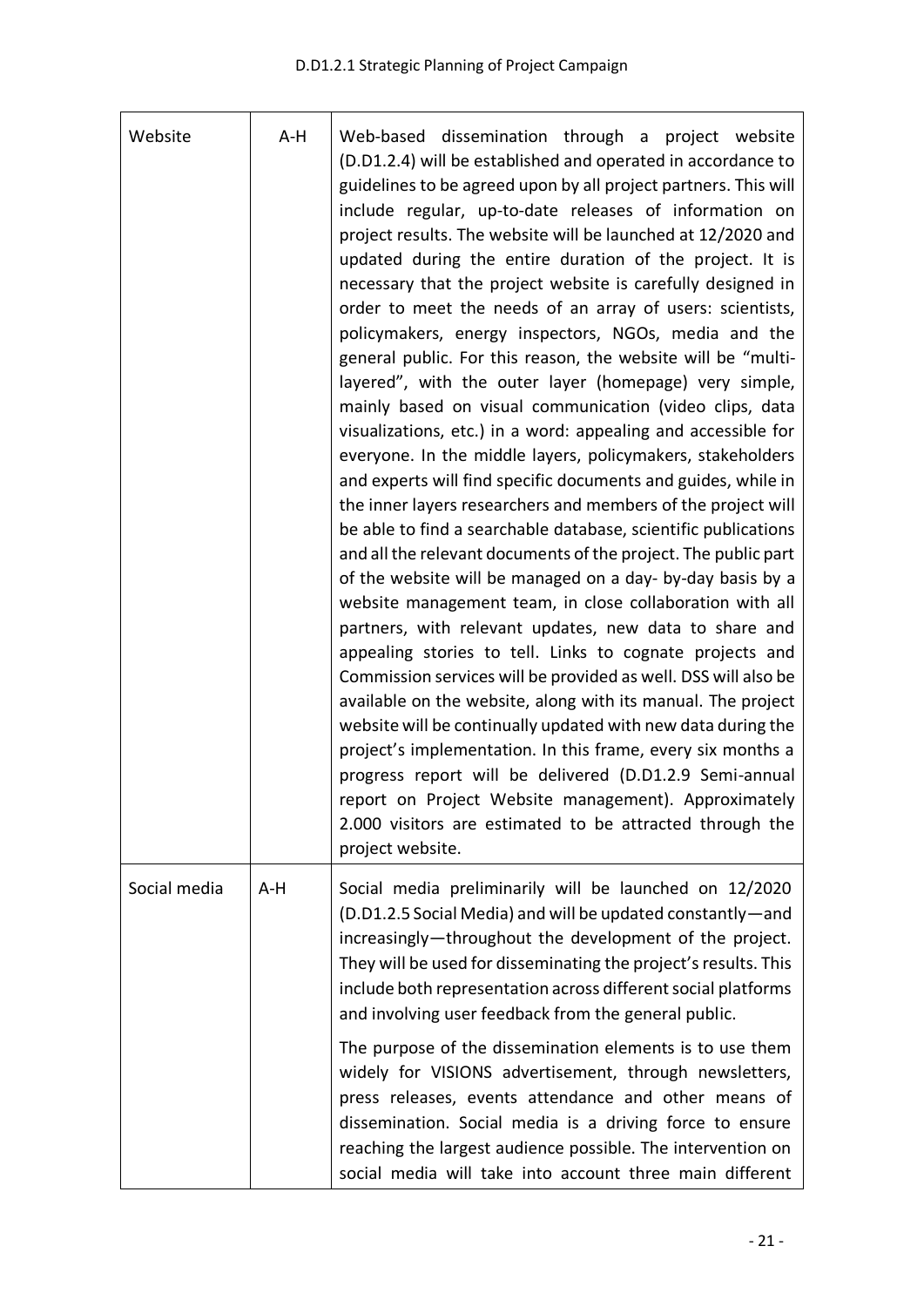| audience groups: General Public, Academia, Managers of<br>Businesses in the building sector and Energy inspectors. We<br>will consequently create specific channels, diversify the<br>information release (e.g. social vs scientific events), use<br>different registries (sensitive approach, lay language,<br>scientific language).                                             |
|-----------------------------------------------------------------------------------------------------------------------------------------------------------------------------------------------------------------------------------------------------------------------------------------------------------------------------------------------------------------------------------|
| The Dissemination Plan will include a section detailing the<br>tailored social-networks strategy, including references to<br>the selected networks, opportunities to be exploited and<br>account management policy. All the project partners will be<br>engaged in social network dissemination activities and will<br>collaborate to animate these profiles with periodic posts. |
| It is scheduled to develop the presence on a range of social<br>networking platforms, i.e. Twitter and Facebook                                                                                                                                                                                                                                                                   |
| Twitter: The VISIONS Twitter account will be used to post<br>comments and news about the achievements of the project,<br>and also to promote the project's reports and events.                                                                                                                                                                                                    |
| Twitter is an excellent method to reach as many<br>stakeholders as possible. It allows for interaction and<br>communication of the project in a more informal setting,<br>which is ideal to reach this wide range of possible<br>stakeholders interested in the project, and also drives the<br>formation of networks and connections.                                            |
| Through Twitter account, the project can both communicate<br>and disseminate work being done within the project. This<br>includes the announcement of updates during the project.<br>information on the work being carried out by each partner,<br>announcement of congresses/events/seminars and lastly,<br>the dissemination of the work produced.                              |
| The content planned to be shared on Twitter will be a<br>mixture of project news announcements (linked to more<br>detailed announcements on the project website), updates<br>on activities the project is involved in or being showcased at,<br>as well as relevant interaction such as 'retweets' (sharing) of<br>posts by project partners or stakeholders of interest.         |
| The VISIONS social media team will invite all members of the<br>consortium, as well as stakeholders interested in the<br>projects, to engage with the account, share updates and<br>increase coverage and traffic to the VISIONS Twitter account<br>by addressing Tweets to the attention of the account by                                                                       |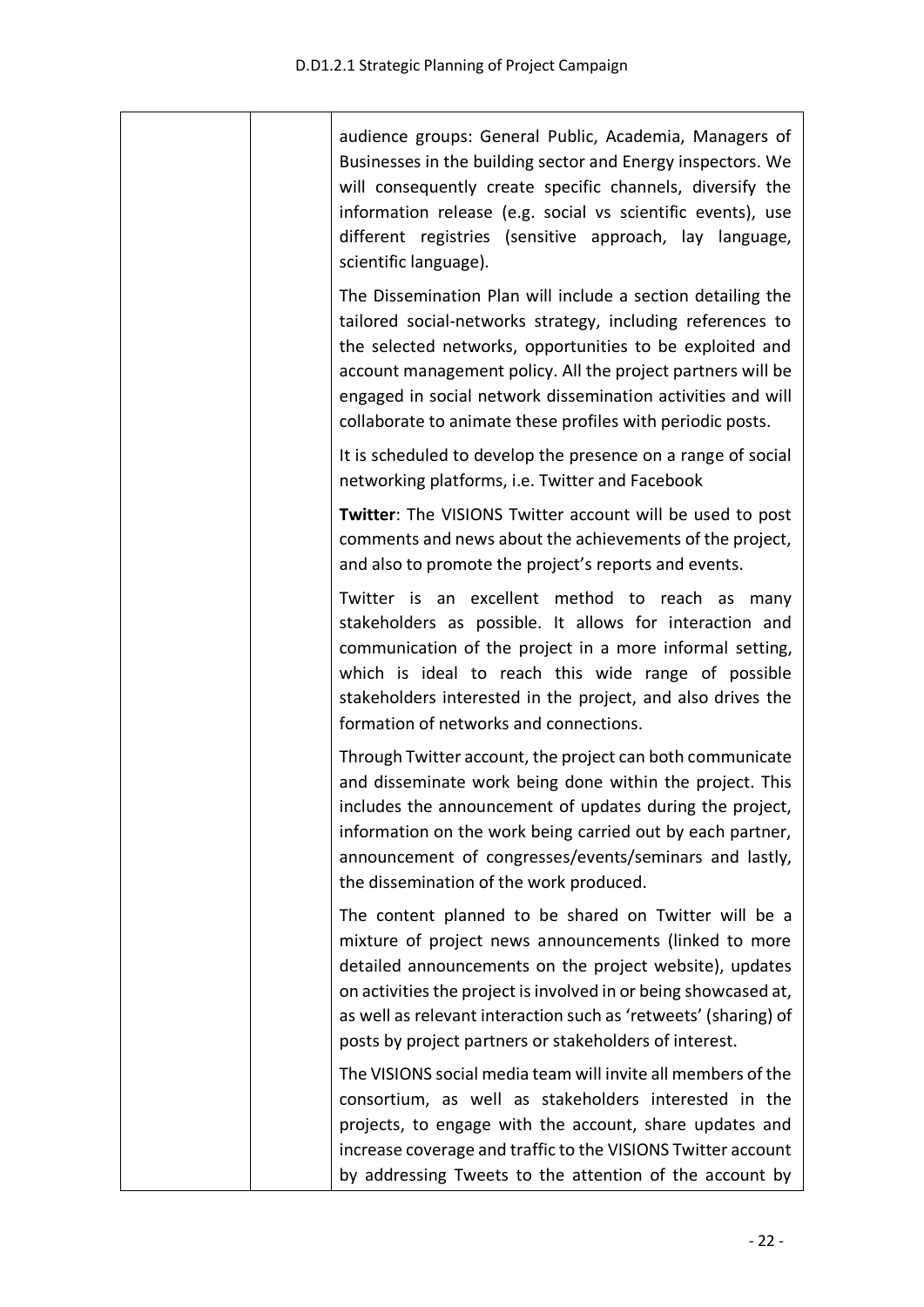|  | including the appropriate tag in their Tweets and/or by using<br>relevant hashtags. In particular, re-twitting of posts from the<br>organizational profiles of the partners will allow fostering<br>the visibility of the project tweets among the consolidated<br>network of followers of the partners' organizations.                                                                                                                                                                                                                                                                                                                                                                                                                                                                                                                                                                                                                     |
|--|---------------------------------------------------------------------------------------------------------------------------------------------------------------------------------------------------------------------------------------------------------------------------------------------------------------------------------------------------------------------------------------------------------------------------------------------------------------------------------------------------------------------------------------------------------------------------------------------------------------------------------------------------------------------------------------------------------------------------------------------------------------------------------------------------------------------------------------------------------------------------------------------------------------------------------------------|
|  | Once the account and project are fully up and running, tools<br>such as Twitter Analytics can be used to measure the impact<br>of the account. Paid-for promotion is also an added service<br>that can be considered during prime dissemination periods.                                                                                                                                                                                                                                                                                                                                                                                                                                                                                                                                                                                                                                                                                    |
|  | In addition to Twitter (and the website), social media and<br>online presence will continuously evolve as more work is<br>completed.                                                                                                                                                                                                                                                                                                                                                                                                                                                                                                                                                                                                                                                                                                                                                                                                        |
|  | Facebook: A FB page will be used to engage citizens, create<br>a network using a common language. Facebook account will<br>be more active at a later stage once more concrete<br>information is able to be disseminated, as Facebook usually<br>requires more detailed posts. This can come in parallel to the<br>blog.                                                                                                                                                                                                                                                                                                                                                                                                                                                                                                                                                                                                                     |
|  | Platforms like Facebook are useful to continue outreach to<br>stakeholders and the general public but do require more<br>content to populate the accounts. This will be fed from the<br>growing content on the project's website, which will host all<br>information on the project, the consortium and all the work<br>being done over the next 3 years.<br>A communications toolkit will be developed for use by all<br>partners to align communication of the project, particularly<br>on social media. The toolkit will be a living document that will<br>continuously be updated with the most up-to-date key<br>messages, hashtags, draft tweets and more, to ensure that<br>communication continues smoothly and remains relevant to<br>the project timeline. This allows the communication to be<br>current and not repetitive (as would be the case if set tweets<br>were to be included at this stage of the dissemination plan). |
|  |                                                                                                                                                                                                                                                                                                                                                                                                                                                                                                                                                                                                                                                                                                                                                                                                                                                                                                                                             |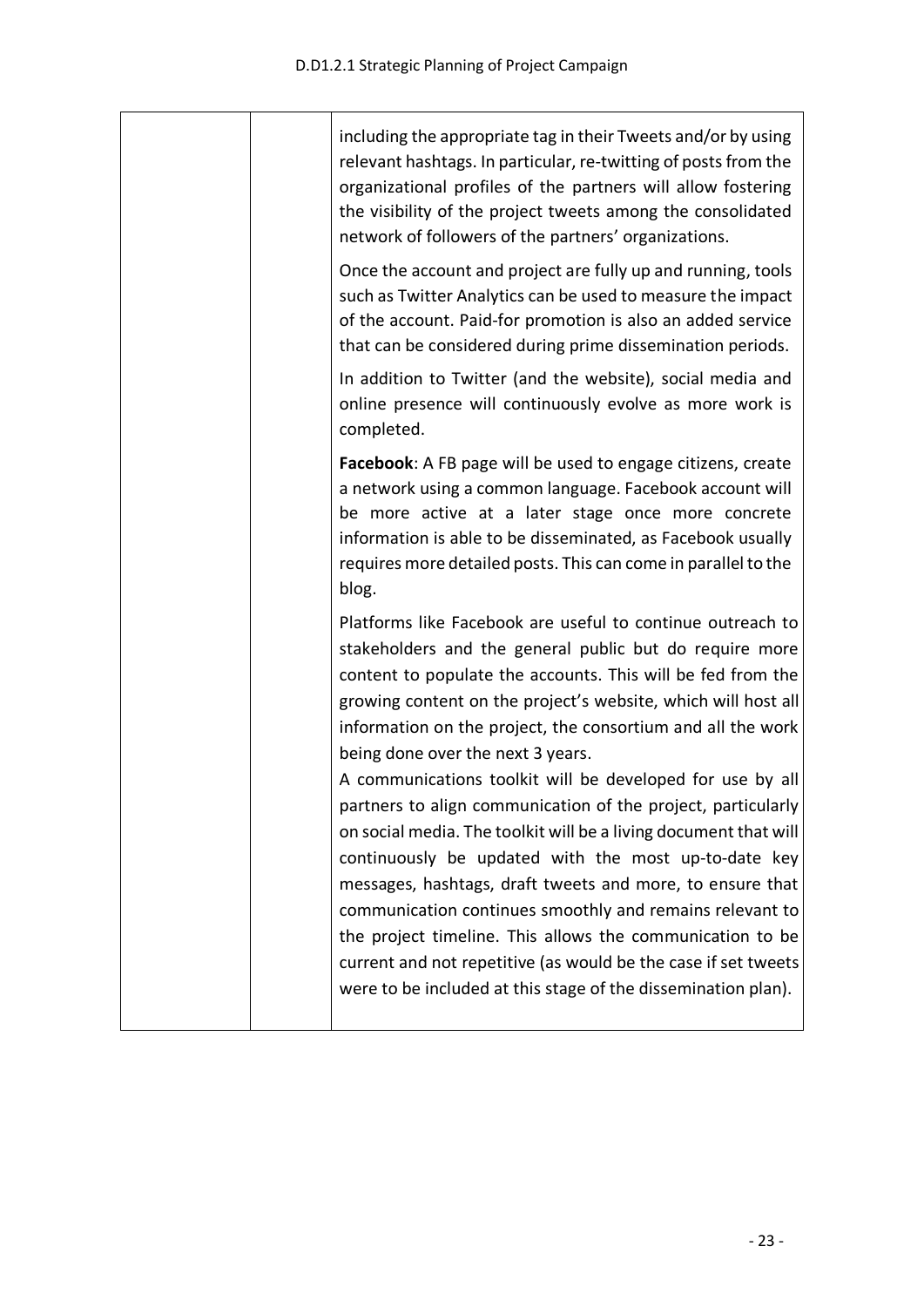| Press releases, A-H<br>articles |       | During the project, about ten articles and press releases will<br>be published to specific media at local, national and sectorial<br>levels, in order to reach a massive audience (e.g. news and<br>short communications on local newspapers, general and<br>sectors magazines, etc.).<br>As a first step in developing a robust press strategy, the<br>consortium will compile a comprehensive database of press<br>contacts. First release on 03/2021 and new releases every<br>six months during the project.                                                                                                                                                                                                                                                                                                                                                                                                                                                                                                                                                                                                                                                                                             |
|---------------------------------|-------|--------------------------------------------------------------------------------------------------------------------------------------------------------------------------------------------------------------------------------------------------------------------------------------------------------------------------------------------------------------------------------------------------------------------------------------------------------------------------------------------------------------------------------------------------------------------------------------------------------------------------------------------------------------------------------------------------------------------------------------------------------------------------------------------------------------------------------------------------------------------------------------------------------------------------------------------------------------------------------------------------------------------------------------------------------------------------------------------------------------------------------------------------------------------------------------------------------------|
| Commercials<br>and radio spot   | $A-H$ | Each Action leader will be asked to share tasks and findings<br>from the different Actions of the project to be used for the<br>production of 3 twenty seconds' commercials, 2 audiovisuals<br>for the TV, YouTube and web distribution channels and 1<br>acoustic for the radio. During the view of the audiovisual<br>commercials, LIFE+ logo and LIFE financial support will be<br>presented. EVOLUTION will suggest the ideas to NCSRD<br>which will have to approve the idea. EVOLUTION drafts the<br>storyboard of the video; all partners will have to validate it<br>before broadcasting. Commercials will be shared in all<br>VISIONS communication channels. First version on 09/2021<br>and new releases at the end of the project.                                                                                                                                                                                                                                                                                                                                                                                                                                                               |
| Promotional<br>materials        | A-H   | Project collateral, such as leaflets will be developed in order<br>to be distributed at various events, conferences, workshops,<br>etc. and gain the project visibility with the general public.<br>Five different sets of 1.000 leaflets (D.D1.2.7 Leaflets) will be<br>designed and developed. The content will be updated<br>regularly, in order to present and disseminate the project's<br>process and the added value. The leaflets will be distributed<br>every 6 months, starting 03/2021, to all targeted<br>stakeholders and general audience, while the electronic<br>format will be posted on the website and social media. The<br>brochures will be available in PDF format for electronic<br>distribution<br>and<br>for normal office color<br>printing.<br>Furthermore, five different sets of 50 posters (D.D1.2.8<br>Posters) will be designed and developed, in order to be<br>placed in selected spots (i.e. Municipalities of areas where<br>the application will take place and of neighboring areas,<br>Ministry of Environment and Energy, Centre for Renewable<br>Energy Sources and Saving (CRES), Association of Greek<br>Chemists, Universities, Research centers and Institutes, |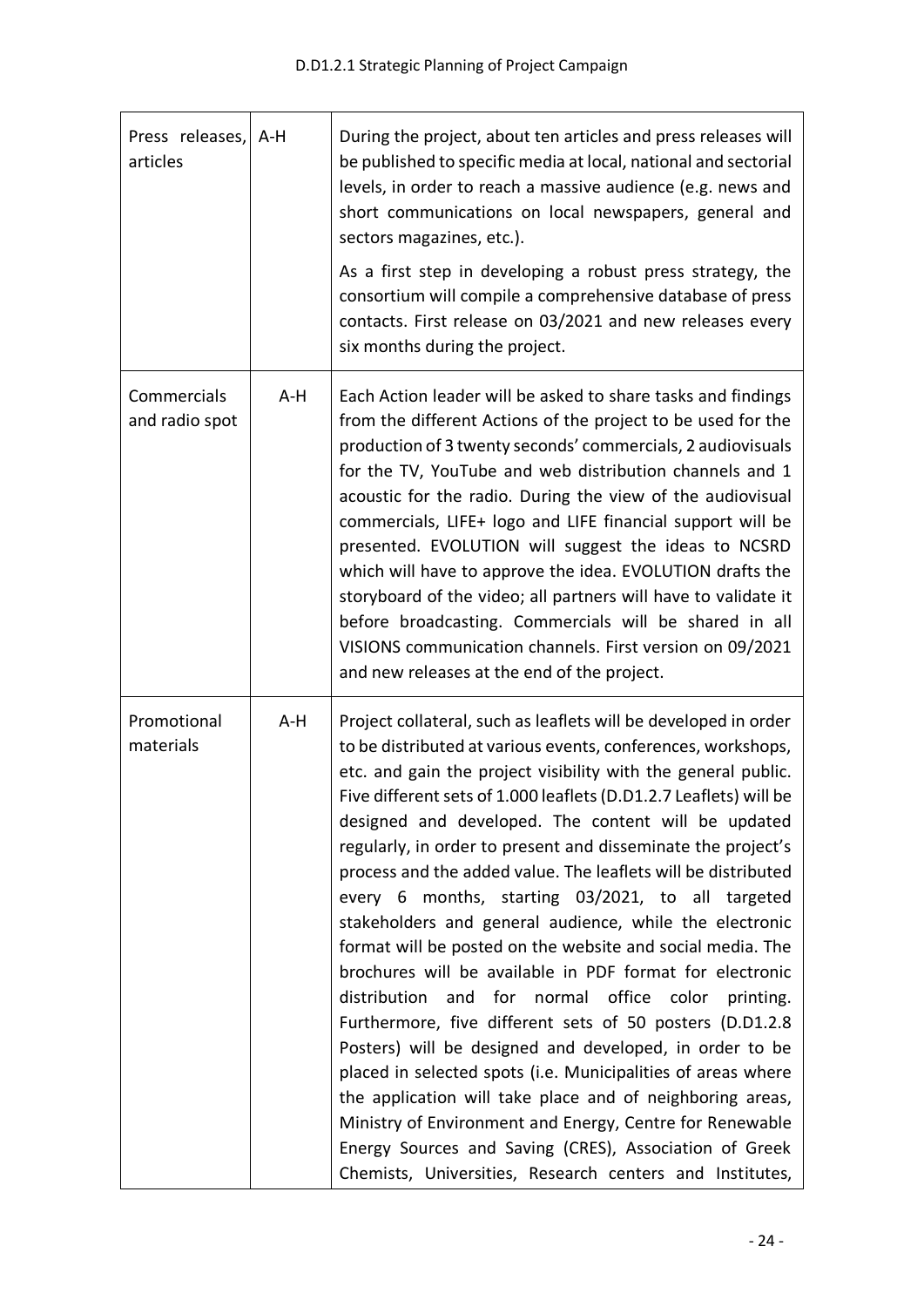|                            |       | Technical Chamber of Greece), as well as present them at<br>awareness events, conferences and meetings. First version<br>on 03/2021 and updated every six months.<br>All promotional material will be designed following the<br>visual identity guidelines.                                                                                                                                                                                                                                                                                                                                                                                                                                                       |  |  |  |  |  |  |  |
|----------------------------|-------|-------------------------------------------------------------------------------------------------------------------------------------------------------------------------------------------------------------------------------------------------------------------------------------------------------------------------------------------------------------------------------------------------------------------------------------------------------------------------------------------------------------------------------------------------------------------------------------------------------------------------------------------------------------------------------------------------------------------|--|--|--|--|--|--|--|
| <b>Newsletters</b>         |       | Newsletters' distribution on a regular basis (every six<br>months and for specific news) to all stakeholders to inform<br>them about project progress and findings. NCSRD, FORTH<br>and AUTH will write the texts that will be published in<br>Scientific Journals. Newsletters will provide information<br>about the project and related news, as well as upcoming<br>events. The Newsletters will be mailed in electronic format<br>and will be published on the website. The steps to be<br>followed for each newsletter are as follow:                                                                                                                                                                        |  |  |  |  |  |  |  |
|                            | $C-H$ | Two months before the newsletter is sent out,<br>EVOLUTION sends an email to each Action leader to<br>ask for contributions for the "Project news" related<br>section<br>Actions<br>leaders send their contributions<br>to<br><b>EVOLUTION</b><br>EVOLUTION checks and edits the content, and shares<br>it with NCSRD<br>NCSRD proofreads the content and adds information<br>for the "Related news" and "Upcoming events"<br>section. Once this is ready, NCSRD sends the<br>information back to EVOLUTION<br>EVOLUTION layouts/designs the newsletter and send<br>a test to NCSRD to validate it<br><b>EVOLUTION sends it to the list of subscribers</b><br>First release on 03/2021 and then every six months. |  |  |  |  |  |  |  |
| Scientific<br>publications | $C-H$ | Submission of scientific papers by NCSRD, FORTH and AUTH<br>in Scientific Journals. Some indicative journals that can<br>already be identified as useful for VISIONS dissemination are<br>the following: Energy and Buildings, Energy and Built<br>Environment, Energy and Environmental Sciences, Journal of<br>exposure science & environmental epidemiology.                                                                                                                                                                                                                                                                                                                                                   |  |  |  |  |  |  |  |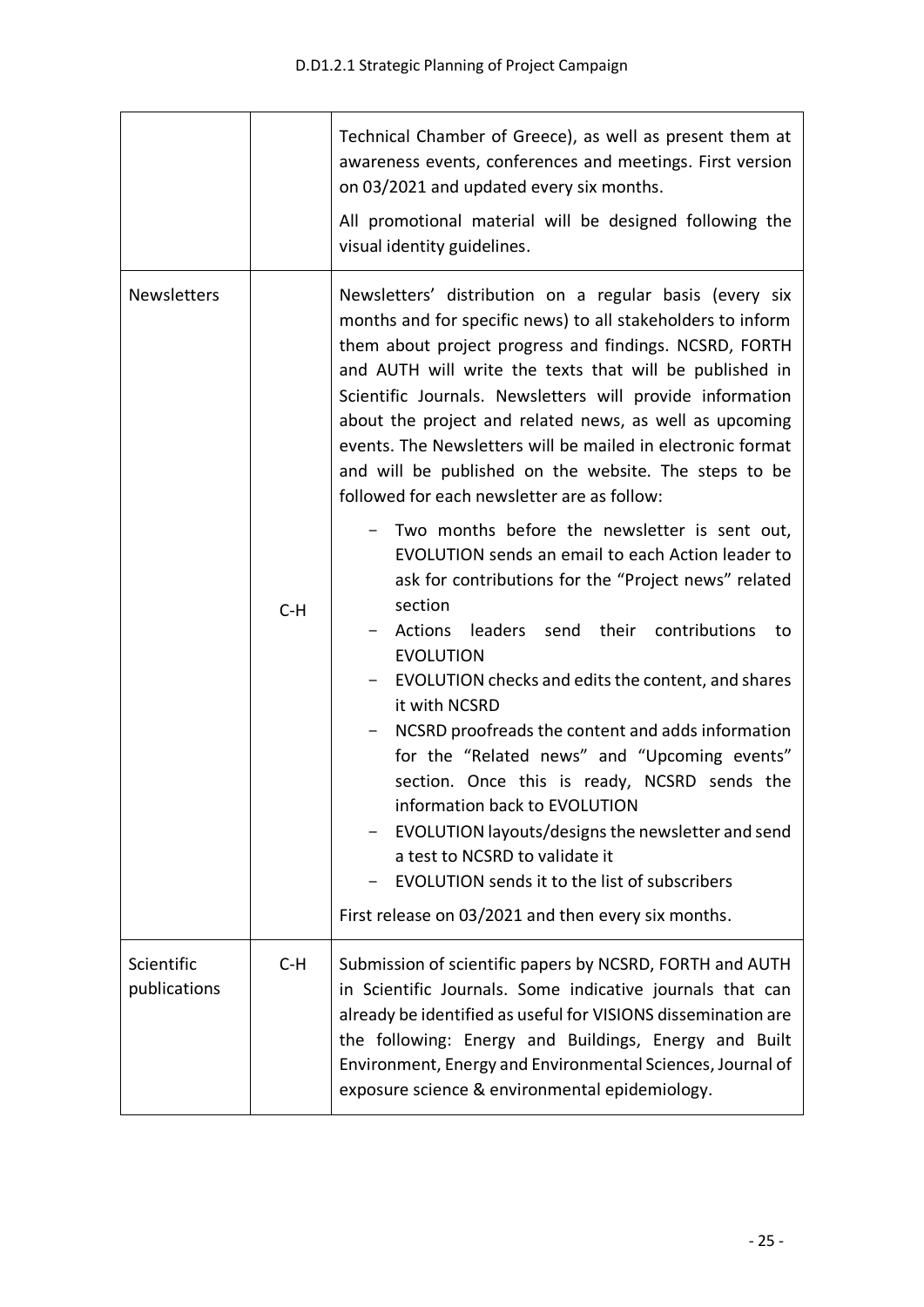| Conferences                  | $C-H$       | VISIONS partners are encouraged to participate in several<br>events, conferences and presentations during the project.<br>Participation in two European conferences will be scheduled<br>(D.D1.2.11 Participation in international conferences and<br>public events). A preliminary list of events identified are the<br>following: European Energy Efficiency Conference, EU<br>Sustainable Energy Week (EUSEW). Since VISIONS<br>participation in related events will be a dynamic process and<br>new events will be organised in the future, EVOLUTION will<br>be in constant contact with each beneficiary, to update the<br>events' list of interest to the project.<br>Where possible, we will arrange for invitations to speakers<br>from VISIONS partners to these events so that they can<br>promote the project and encourage cooperation with<br>outside bodies.<br>Three live-streaming conferences, every 13 months, starting<br>from 07/2021, that will present worldwide results and<br>findings. |
|------------------------------|-------------|------------------------------------------------------------------------------------------------------------------------------------------------------------------------------------------------------------------------------------------------------------------------------------------------------------------------------------------------------------------------------------------------------------------------------------------------------------------------------------------------------------------------------------------------------------------------------------------------------------------------------------------------------------------------------------------------------------------------------------------------------------------------------------------------------------------------------------------------------------------------------------------------------------------------------------------------------------------------------------------------------------------|
| Public events                | $A-F$ , $H$ | Informative events will be held with the aim to inform and<br>engage the general public. One will take place at the<br>beginning of the project, aiming to raise awareness and<br>engage stakeholders in project activities and one at the end<br>of the project, to present the outcomes of the project and to<br>attract adopters.                                                                                                                                                                                                                                                                                                                                                                                                                                                                                                                                                                                                                                                                             |
| Mutual<br>Learning<br>Events | $A-H$       | Evolution will organize events among experts, stakeholders<br>and the general public to increase the participatory character<br>of the project and collect first-hand feedback from the<br>relevant groups.<br>In particular, EVOLUTION will organize Online Course aiming<br>to make the information generated by the project available<br>to public and experts via educational websites (e.g.<br>coursera.org). Furthermore, online courses targeted on<br>groups of energy inspectors with the assistance of the<br>Technical Chamber of Greece will be organized. The subject<br>of the training will be the presentation, the use and the<br>benefits of VISIONS DSS. Three Open "VISIONS" LIFE Days,<br>one per year, where approximately 50 visitors per event, will<br>be toured in DEMO houses and in the NCSRD labs and will get<br>the chance to view live the function of the photo-paint, will<br>scheduled,<br>aiming<br>be<br>present<br>the<br>structure<br>to                                  |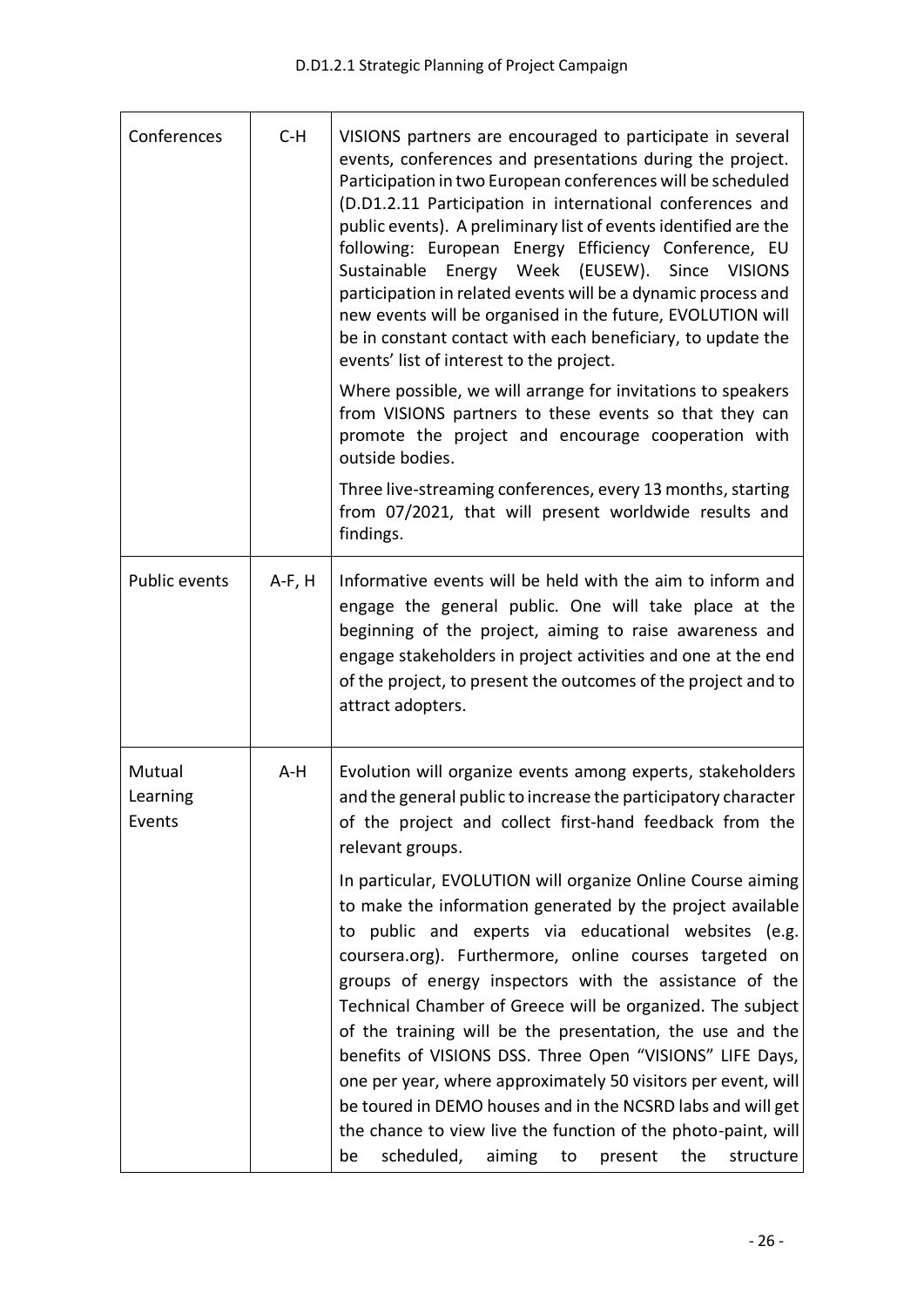|                    |       | methodological framework of the application, the receiving<br>data and their use as input to the VISIONS DSS and the<br>production of results. This procedure creates different<br>allow<br>application<br>which<br>Coordinators,<br>scenarios<br>Managers/stakeholders, according to the results, to develop<br>different applications/policies. Finally, EVOLUTION will<br>organize an Event for industries-users active in paint<br>production as well as in different than paint sectors where<br>the VISIONS methodology could be applied (cement, cotton).<br>The event will take place in Athens organized in close<br>collaboration with the Economic Chamber of Greece.<br>In addition EVOLUTION will develop "SmartBuilding" Business<br>Game, as an Online interactive application based on Artificial<br>Intelligence (AI), providing the experience of running your<br>own photocatalytic application which uses computational<br>Business Intelligence Machines for the reduction of air<br>pollutants and energy consumption in a building. Users,<br>estimated over 500, should be students of Technological and<br>Economic Universities, Business and Law Schools, as well as<br>graduates of other universities. All techniques like, design<br>acknowledgment and reinforcement realizing, will be used to<br>make the game more interactive for the end users. |
|--------------------|-------|-------------------------------------------------------------------------------------------------------------------------------------------------------------------------------------------------------------------------------------------------------------------------------------------------------------------------------------------------------------------------------------------------------------------------------------------------------------------------------------------------------------------------------------------------------------------------------------------------------------------------------------------------------------------------------------------------------------------------------------------------------------------------------------------------------------------------------------------------------------------------------------------------------------------------------------------------------------------------------------------------------------------------------------------------------------------------------------------------------------------------------------------------------------------------------------------------------------------------------------------------------------------------------------------------------------------------------------------------------------------------------------|
| Layman's<br>report | $A-H$ | Layman's report will be produced in paper (300 copies) and<br>electronic format at the end of the project and will<br>summarize the project's implementation, clearly outlining<br>the achievements and benefits. The distribution will take<br>place in the summer of 2023 to identified stakeholders, while<br>the electronic format of the report will be available to all web<br>distribution channels, estimating that over 1.500 people will<br>take notice.                                                                                                                                                                                                                                                                                                                                                                                                                                                                                                                                                                                                                                                                                                                                                                                                                                                                                                                  |

### <span id="page-26-0"></span>2.11. Dissemination tools connection with the communication approach

|                  | Visual identity   |
|------------------|-------------------|
| <b>AWARENESS</b> | Project website   |
|                  | Leaflets, Posters |
|                  | Events            |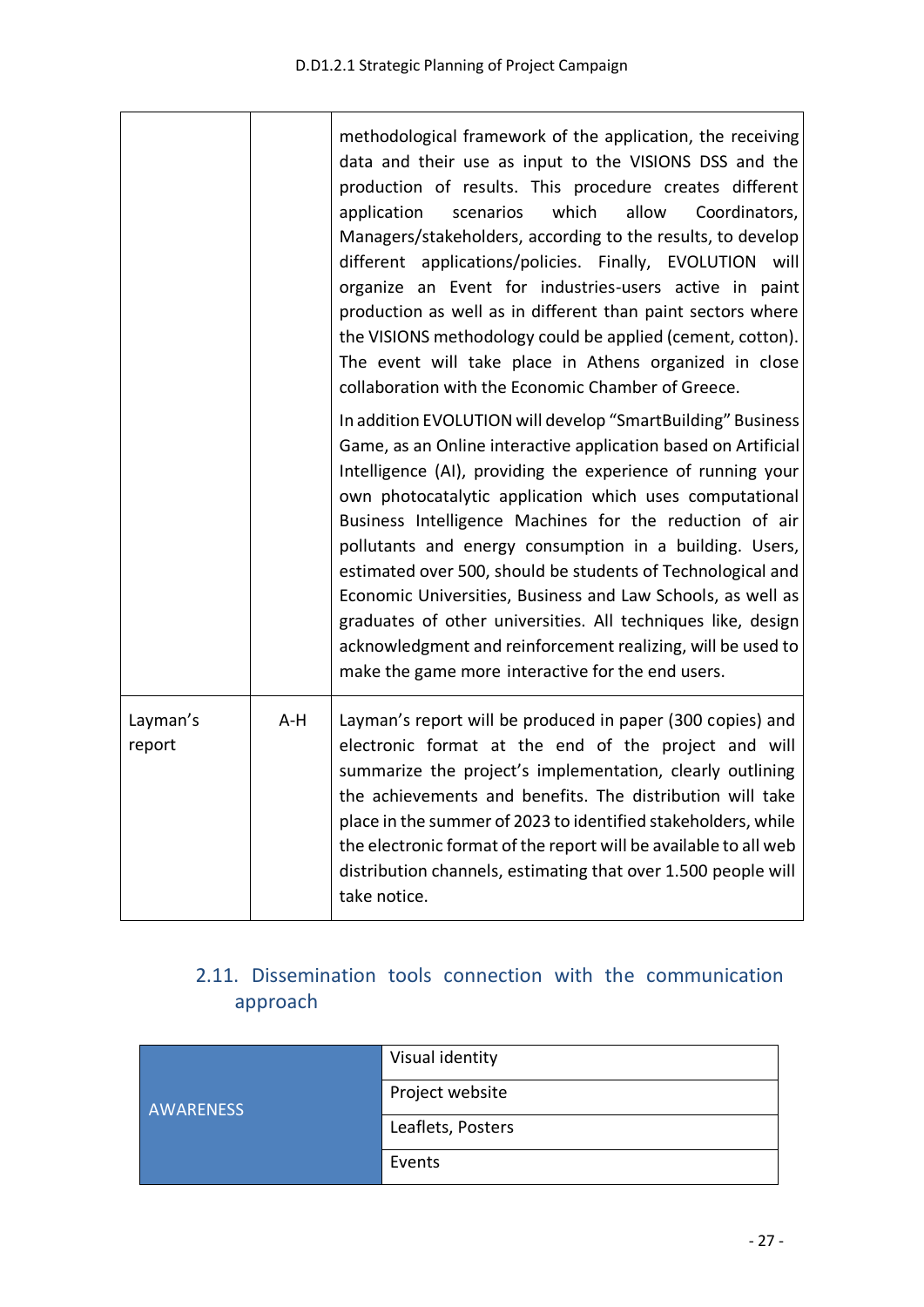|                      | Social media                  |
|----------------------|-------------------------------|
|                      | <b>Newsletters</b>            |
|                      | Project website               |
| <b>UNDERSTANDING</b> | Social media                  |
|                      | Spots, Commercials            |
|                      | Conferences, events           |
|                      | Press releases, articles      |
|                      | Project website               |
|                      | Conferences                   |
| <b>COMMITMENT</b>    | Open "VISIONS" LIFE Days      |
|                      | Social media                  |
|                      | Events for experts            |
|                      | Project website               |
|                      | <b>Final event</b>            |
|                      | Open "VISIONS" LIFE Days      |
| <b>ACTION</b>        | Social media                  |
|                      | Trainings, On line Cources    |
|                      | Events for experts            |
|                      | "SmartBuilding" Business Game |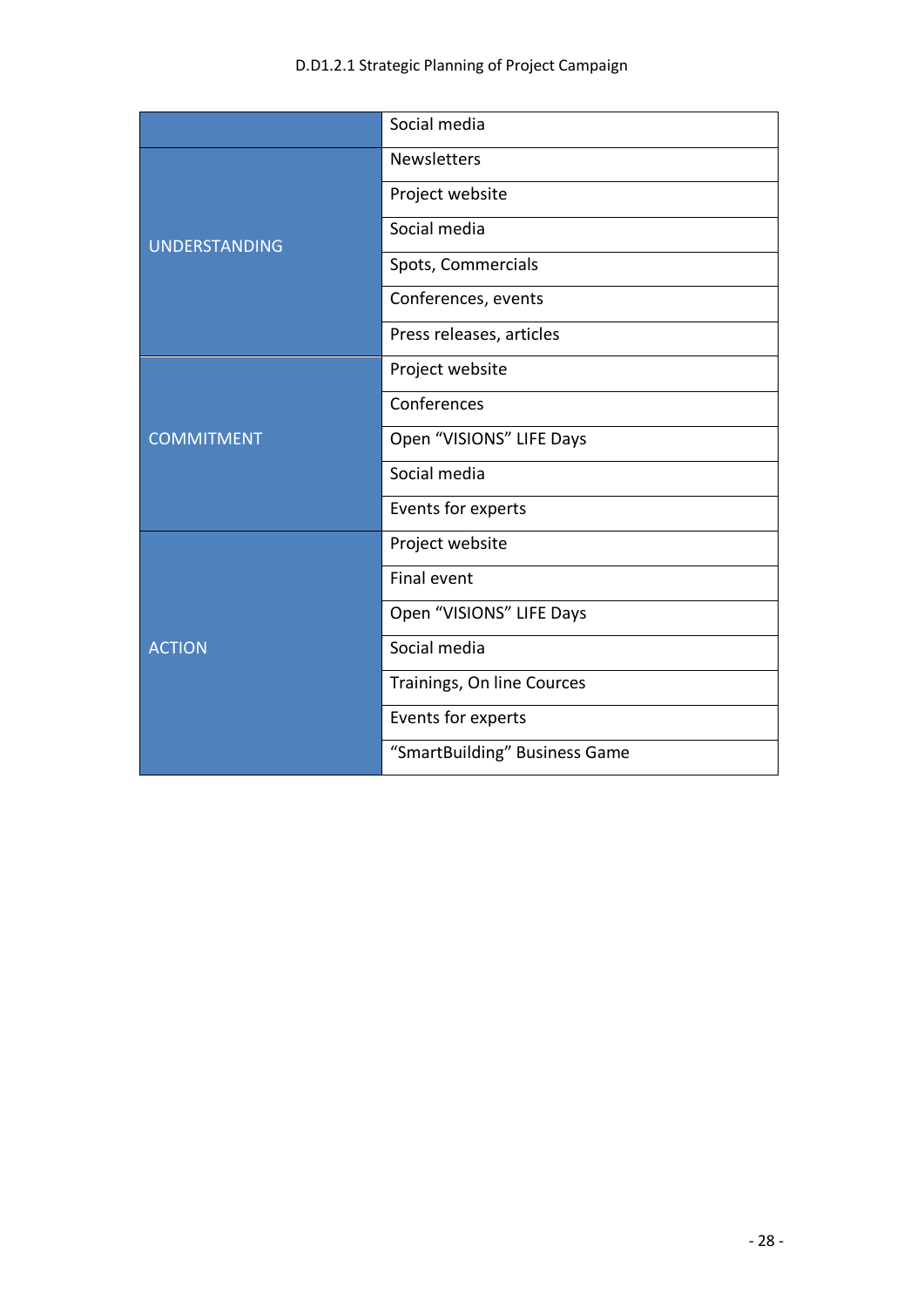#### <span id="page-28-0"></span>**YEAR 2020 2020 2020 2021 2021 2021 2021 2021 2021 2021 2021 2021 2021 2021 2021 2022 2022 2022 2022 2022 2022 2022 2022 2022 2022 2022 2022 2023 2023 2023 2023 2023 2023 2023 2023 2023 MONTH** october november december january february march april may june july august september october november december january february march april may june july august september october november december january february march april may june july august september **MONTH OF THE PROJECT Month 1 month 2 month 3 month 4 month 5 month 6 month 7 month 8 month 9 month 10 month 11 month 12 month 13 month 14 month 15 month 16 month 17 month 18 month 19 month 20 month 21 month 22 month 23 month 24 month 25 month 26 month 27 month 28 month 29 month 30 month 31 month 32 month 33 month 34 month 35 month 36 DELIVERABLE D.D1.1.1 Network setup D.D1.1.2 Semi-annual report on Networking D.D1.1.3 Proposals for future cooperation D.D1.2.1 Strategic Planning of Project Campaign D.D1.2.2 Project Logo (Design) D.D1.2.3 Internet Banners (Design) D.D1.2.4 Project Website (Development) D.D1.2.5 Social Media (Setup and Design) D.D1.2.6 Notice Boards (Design and Development) D.D1.2.7 Leaflets (Design and Development) D.D1.2.8 Posters (Design and Development) D.D1.2.9 Semi-annual report on Project Website management**

### 2.12. Timeline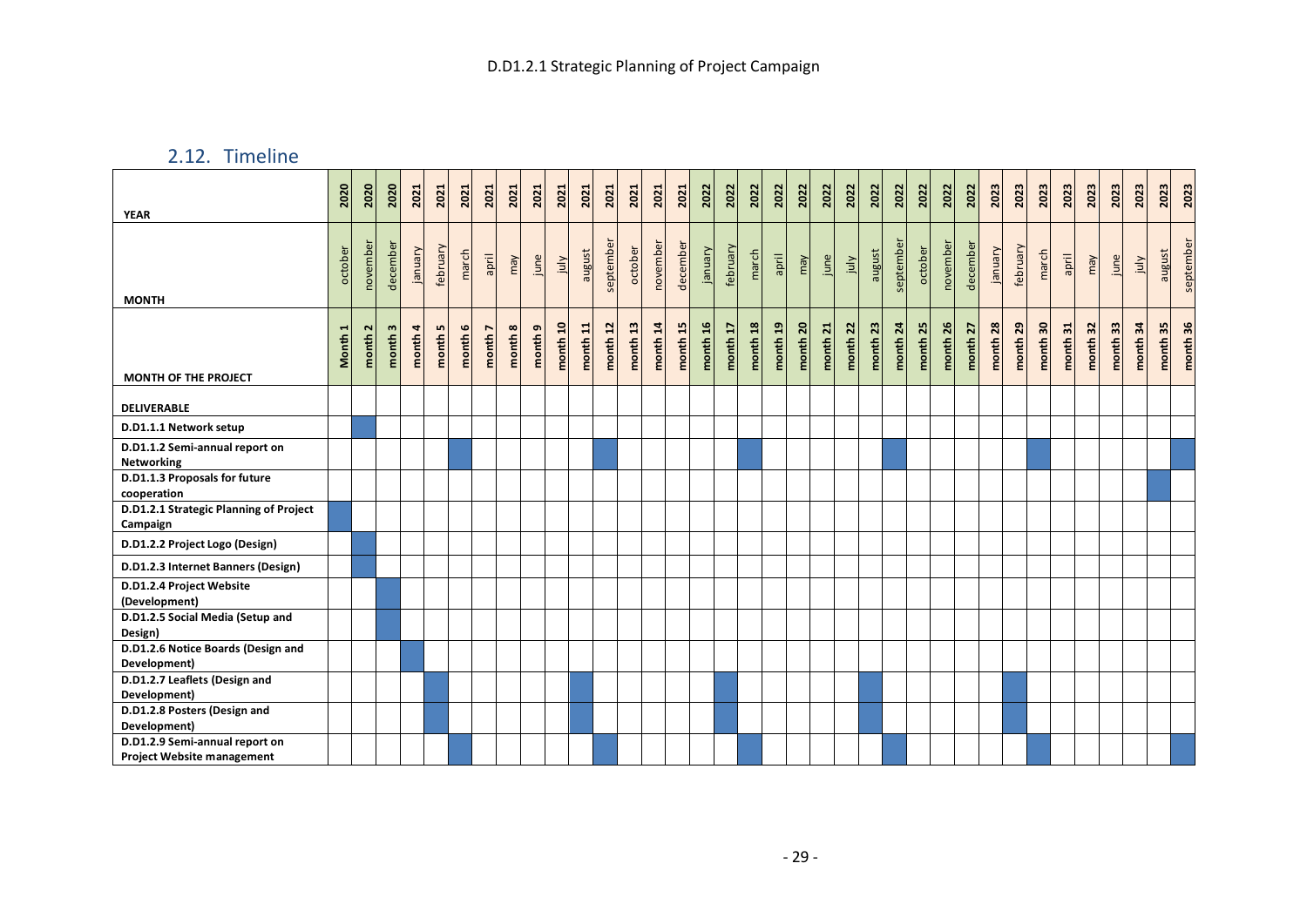| D.D1.2.10 Semi-annual report on             |  |  |  |  |  |  |  |  |  |  |  |  |  |  |  |  |  |  |
|---------------------------------------------|--|--|--|--|--|--|--|--|--|--|--|--|--|--|--|--|--|--|
| Social Media management                     |  |  |  |  |  |  |  |  |  |  |  |  |  |  |  |  |  |  |
| D.D1.2.11 Participation in                  |  |  |  |  |  |  |  |  |  |  |  |  |  |  |  |  |  |  |
| international conferences and public        |  |  |  |  |  |  |  |  |  |  |  |  |  |  |  |  |  |  |
| events                                      |  |  |  |  |  |  |  |  |  |  |  |  |  |  |  |  |  |  |
| D.D1.2.12 Writing of Press Releases,        |  |  |  |  |  |  |  |  |  |  |  |  |  |  |  |  |  |  |
| <b>Articles, Newsletters and Scientific</b> |  |  |  |  |  |  |  |  |  |  |  |  |  |  |  |  |  |  |
| publications                                |  |  |  |  |  |  |  |  |  |  |  |  |  |  |  |  |  |  |
| D.D1.2.13 Open "VISIONS" LIFE Days          |  |  |  |  |  |  |  |  |  |  |  |  |  |  |  |  |  |  |
| D.D1.2.14 Live-streaming conferences        |  |  |  |  |  |  |  |  |  |  |  |  |  |  |  |  |  |  |
| D.D1.2.15 Production of the                 |  |  |  |  |  |  |  |  |  |  |  |  |  |  |  |  |  |  |
| commercials and radio spot                  |  |  |  |  |  |  |  |  |  |  |  |  |  |  |  |  |  |  |
| D.D1.2.16 Online Course Team Setup          |  |  |  |  |  |  |  |  |  |  |  |  |  |  |  |  |  |  |
| D.D1.2.17 Development of the online         |  |  |  |  |  |  |  |  |  |  |  |  |  |  |  |  |  |  |
| course                                      |  |  |  |  |  |  |  |  |  |  |  |  |  |  |  |  |  |  |
| D.D1.2.18 "SmartBuilding" Business          |  |  |  |  |  |  |  |  |  |  |  |  |  |  |  |  |  |  |
| Game                                        |  |  |  |  |  |  |  |  |  |  |  |  |  |  |  |  |  |  |
| D.D1.2.19 Training of energy                |  |  |  |  |  |  |  |  |  |  |  |  |  |  |  |  |  |  |
| inspectors                                  |  |  |  |  |  |  |  |  |  |  |  |  |  |  |  |  |  |  |
| D.D1.2.20 Event for enhancing               |  |  |  |  |  |  |  |  |  |  |  |  |  |  |  |  |  |  |
| visibility and transferability of           |  |  |  |  |  |  |  |  |  |  |  |  |  |  |  |  |  |  |
| <b>VISIONS product</b>                      |  |  |  |  |  |  |  |  |  |  |  |  |  |  |  |  |  |  |
| D.D1.2.21 Layman's Report                   |  |  |  |  |  |  |  |  |  |  |  |  |  |  |  |  |  |  |
| <b>D.D2.1 Internet Banners</b>              |  |  |  |  |  |  |  |  |  |  |  |  |  |  |  |  |  |  |
| D.D2.2 Notice Boards (Display)              |  |  |  |  |  |  |  |  |  |  |  |  |  |  |  |  |  |  |
| <b>D.D2.3 Distribution of Materials</b>     |  |  |  |  |  |  |  |  |  |  |  |  |  |  |  |  |  |  |
| (Leaflets, Posters, Reports,                |  |  |  |  |  |  |  |  |  |  |  |  |  |  |  |  |  |  |
| <b>Newsletters)</b>                         |  |  |  |  |  |  |  |  |  |  |  |  |  |  |  |  |  |  |
| D.D2.4 Press releases and Articles in       |  |  |  |  |  |  |  |  |  |  |  |  |  |  |  |  |  |  |
| portals and newspapers                      |  |  |  |  |  |  |  |  |  |  |  |  |  |  |  |  |  |  |
| <b>D.D2.5 Commercials</b>                   |  |  |  |  |  |  |  |  |  |  |  |  |  |  |  |  |  |  |
| D.D2.6 Journals' publications               |  |  |  |  |  |  |  |  |  |  |  |  |  |  |  |  |  |  |
| D.D2.7 Dissemination of the online          |  |  |  |  |  |  |  |  |  |  |  |  |  |  |  |  |  |  |
| course                                      |  |  |  |  |  |  |  |  |  |  |  |  |  |  |  |  |  |  |
| D.D2.8 Radio Spot                           |  |  |  |  |  |  |  |  |  |  |  |  |  |  |  |  |  |  |
|                                             |  |  |  |  |  |  |  |  |  |  |  |  |  |  |  |  |  |  |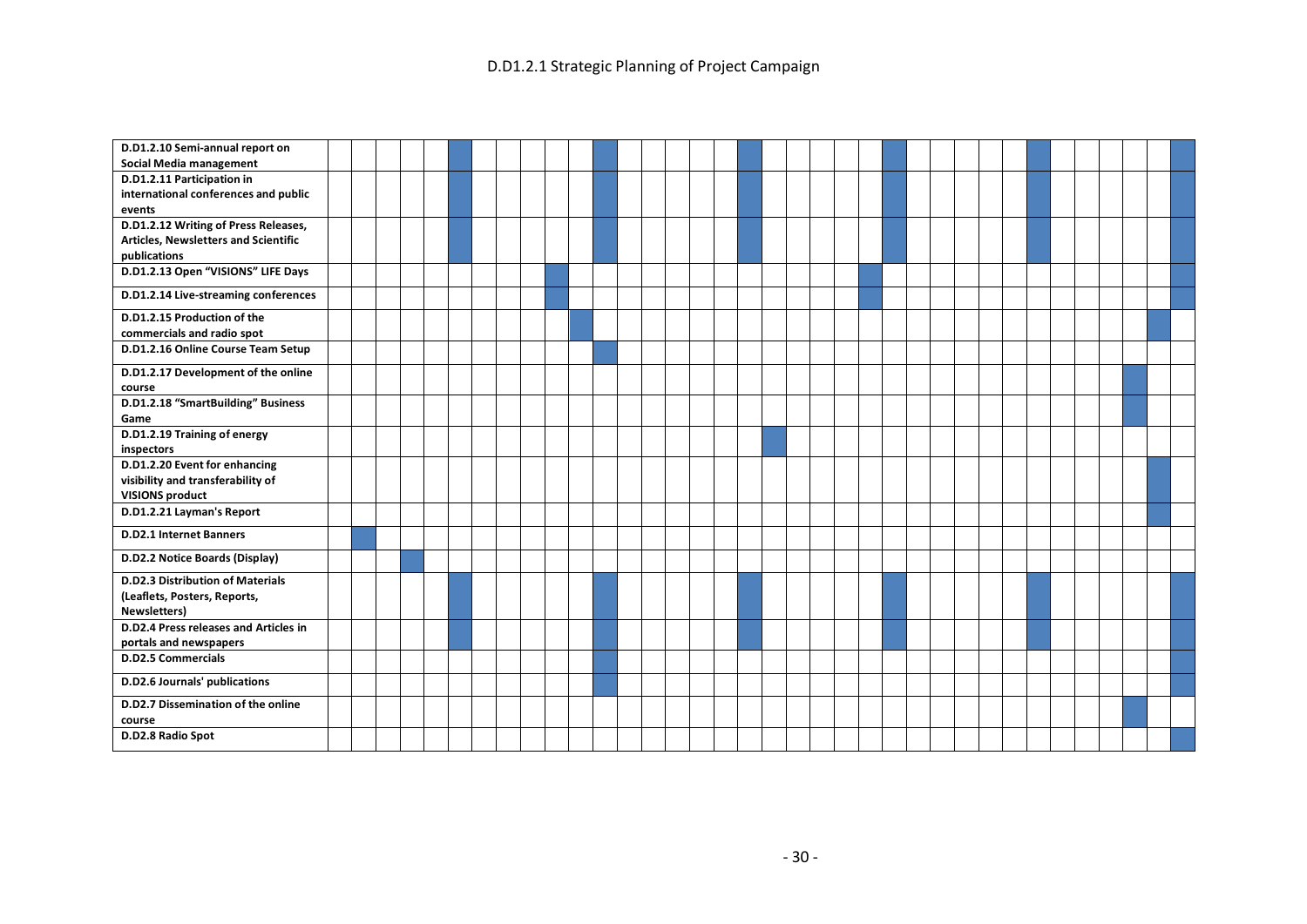# <span id="page-30-0"></span>3. Monitoring of dissemination and exploitation

EVOLUTION will use several different methods, differentiated by the type of communication, to assess the success of our dissemination initiatives. Open software tools such as Google Analytics, will be used to measure traffic to the website, time spent there, which areas of the website are the most/the least attention and how social media is driving traffic.

A counter for downloads of our electronic newsletters, press releases and deliverables will be used to measure the interest of the public in our publications. We will also look at how many leaflets are distributed at events and conferences, how many people participate at these events, increases in website traffic before and after events, increases in social media followers, and, most importantly, the sharing and disseminating of VISIONS content, particularly on social media. While we will use these methods to quantify the results of these initiatives, the true measure of success will be an increase in awareness regarding innovation‐related issues and better cooperation within and among the various target groups.

| Website               | 1.000 visits                                             |
|-----------------------|----------------------------------------------------------|
|                       | 40% visitors spending more than 1 minutes on the website |
|                       | 50% returning visitors                                   |
| Social media          | 6.000 followers                                          |
|                       |                                                          |
| Networking and other  | 500 trainees                                             |
| professional training |                                                          |
| or education          |                                                          |
| Conference            | 1.000 participants                                       |
| Participation         |                                                          |
| <b>Business Game</b>  | $1.000$ users                                            |
|                       |                                                          |

The following KPI will be taken into account for the monitoring of dissemination and exploitation.

## <span id="page-30-1"></span>4. Conclusion

The dissemination and communication plan, as described above, provides the VISIONS project's dissemination strategy that will help, during the implementation period, to disseminate project results and activities. The dissemination actions to be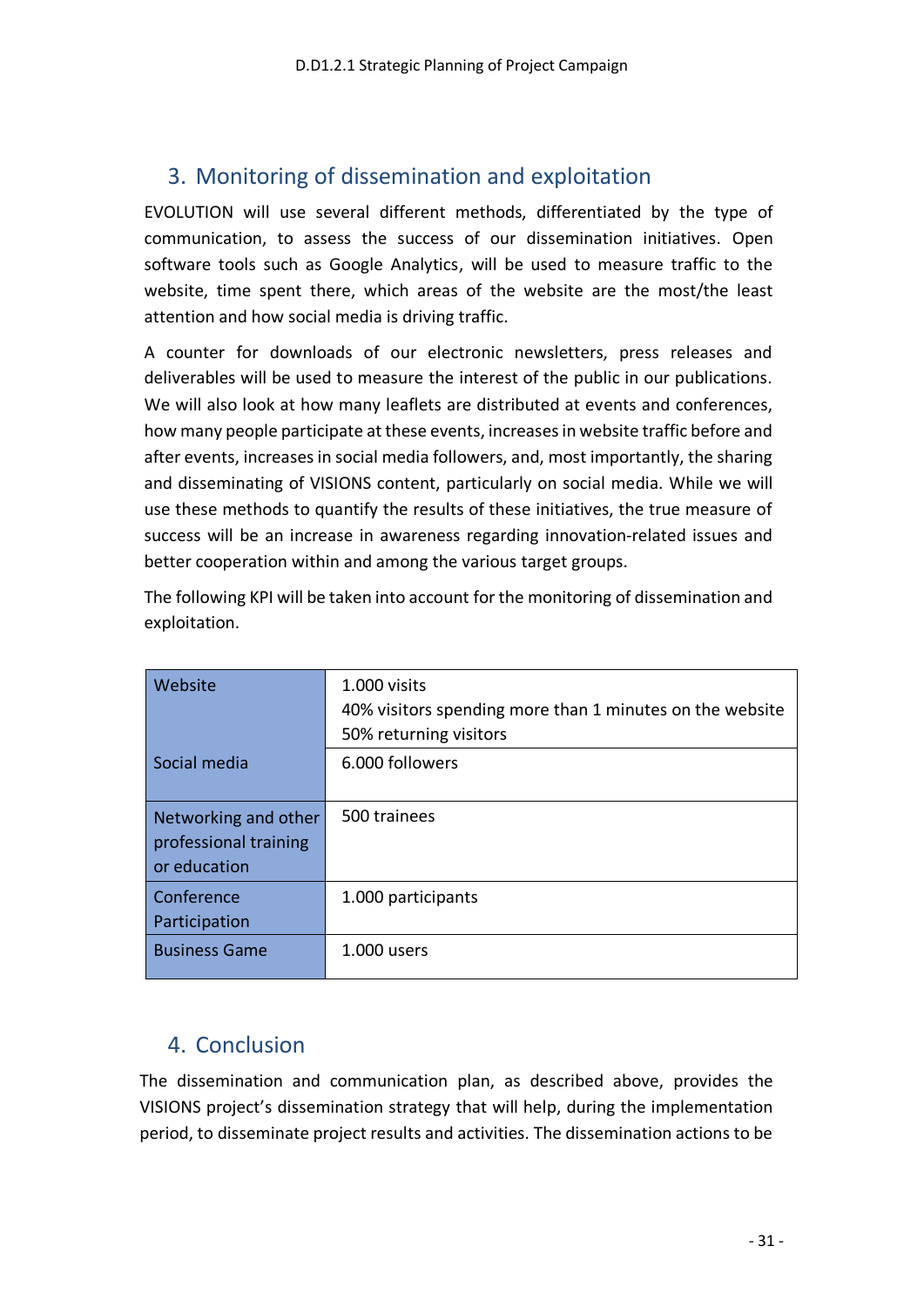continued after the end of the project is also an important factor in the success of the project.

The continuation of public awareness is a commitment by all partners and will be achieved through the distribution of elaborated data in social actions which will be organized by the beneficiaries in the frame of their institutional responsibilities. In this frame, all future events or conferences to be scheduled by partners, will include an extensive reference on the results and benefits of VISIONS project. Furthermore, several actions will be continued after the end of the project, ensuring the demonstration of the project outcomes.

The most effective means of disseminating the results after the end of the project, will be the continuation of operation and exploitation of results through the operation of the "Demo-Houses" set-up at FORTH/IESL in which photocatalytic material tests in new building materials will continue for several years (i.e. in the form of student training/thesis projects). The establishment of the Spin-off Company secures the transfer of the project findings and tools to the market rapidly and supports the "next-day" of the project.

Furthermore, the project web site which will be maintained for at least five years after the end of the project providing a reference platform for the exchange of information among interested stakeholders, researchers and end-users. All technical and scientific reports edited during the project as well as respective documents possibly edited thereafter will be made available for downloading on this web site. In addition, if the demonstration activities demonstrate the usefulness of that technology for cleaning indoor air environment, there will be direct dissemination activities toward additional public administrations, private companies and other end-users such as civil engineers and architects to inform them about the capabilities and cost-benefit associated with the use of this novel materials. This will last for months after the project's completion by circulating the final reports by all beneficiaries. Apart from website, all social media accounts, which will be established during the VISIONS implementation period, will be continued after the end of the project, as well as DSS, which will be available for free to all interested parties, through project's website, accompanied by its manual.

Finally, direct dissemination activities towards the public at large will be undertaken by VISIONS in the form of newspaper articles and TV/radio interviews. Without doubt, in case of successful demonstration, they will disseminate the information worldwide and start implementing these construction materials at a larger scale. The wider acceptance of this material may lead to new license agreements between producers and end-users. These developments will be stronger after a successful project, ensuring further implementation of the project's results and increase indoor environmental benefits.